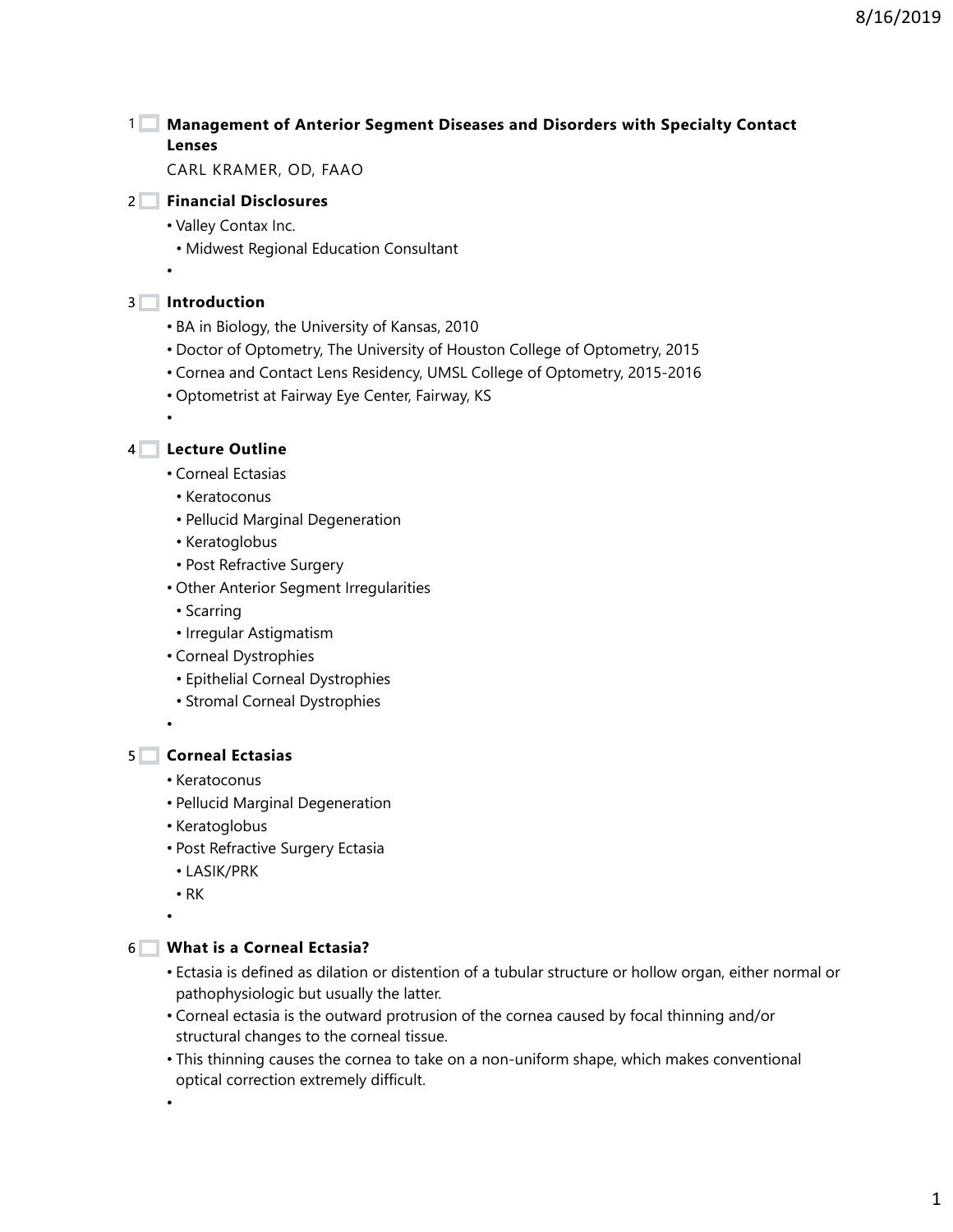$7\Box$ 

#### **Keratoconus** 8

- Non-inflammatory disorder of the cornea
- Results in progressive steepening, irregular astigmatism, corneal thinning, and scarring
- Exact cause unknown
- Prevalence is estimated 1 in 2000, but some studies suggest it is much more prevalent
	- Prevalence varies widely depending on geographic region
- Often bilateral and asymmetric
- Typical onset late teens to early twenties

 $9$ 

#### **Keratoconus** 10

- Cornea usually thinner inferiorly but can happen anywhere on cornea
- Strong associations with atopic disease, connective tissue disorders, eye rubbing, and contact lens wear
- Tends to be progressive
- Confined to the cornea
- Can continue into middle age

#### **Keratoconus** 11

- Early detection and intervention is crucial for patient success
- Goal is to catch the patient early before significant irregularity and scarring is present
- Collagen cross linking should be implemented early to halt progression

#### **Keratoconus** 12

- Clinical Signs:
	- Corneal steepening, especially inferior
	- Degradation and loss of Bowman's Layer
	- Scarring at level of Bowman's Layer
	- Folds in deep stroma and endothelium (Vogt's striae)
	- Iron deposits within corneal epithelium (Fleischer's ring)

#### **Keratoconus**  $13$

- Clinical Signs:
	- Lower lid protrusion in downgaze (Munson's sign)
	- Oil droplet appearance of reflected light when shone through the patient's dilated pupil (Charleaux's sign)
	- Scissor reflex on retinoscopy
	- https://www.youtube.com/watch?v=dR8E-pOTxLU
	- Irregular mires during keratometry measurement
	- Irregular or pulsating mires during Goldmann applanation tonometry

 $14$ 

 $15<sup>7</sup>$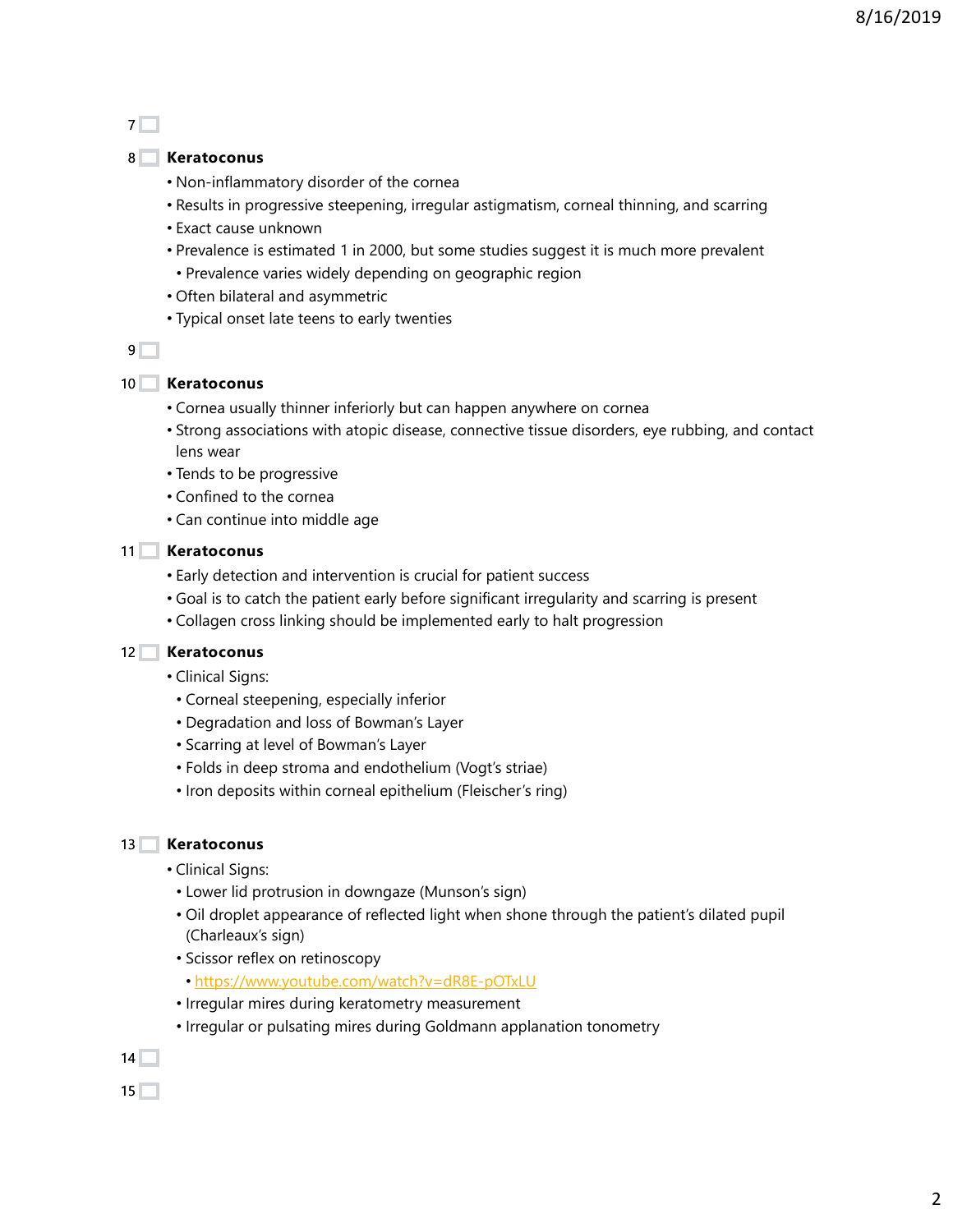8/16/2019

#### $16$

 $17$ 

 $18$ 

 $19<sup>–</sup>$ 

#### **Keratoconus** 20

- Refractive Management is Largely Case Dependent
- Spectacles
- Soft Contact Lenses
- Rigid Gas Permeable Lenses
- Corneal Lenses
- Spherical Lenses
- •Piggy back
- Specialty Designs
- Scleral Lenses

•

#### **Keratoconus** 21

• •

- Prevalence variable based on geographic location
- A 1986 long term study in Minnesota showed prevalence of 54.5 cases per 100,000 • 0.0545% prevalence
- A 2007 study in Jerusalem showed higher prevalence of 2,340 cases per 100,000
	- 2.34% prevalence
- A 2007 study in Denmark showed prevalence of 86 cases per 100,000
- 0.086% prevalence
- A 2009 study in rural India showed prevalence of approximately 2,300 cases per 100,000
- ~2.3% prevalence
- Changing screening methods could affect number of cases detected annually for a given locale

#### **Pellucid Marginal Degeneration** 22

- Non-inflammatory disorder of the cornea
- Similar to keratoconus, but localized to the inferior cornea
- Exact cause is unknown
- Pathophysiology also unknown, thought to be secondary to collagen abnormalities
- Corneal protrusion thought to be caused by intraocular pressure

## **Pellucid Marginal Degeneration** 23

- Gets its name from meaning "transparent" or "clear"
- Ectatic portion of cornea tends to be clear despite structural change
- Diagnosis is made clinically, patients usually asymptomatic except for decline in acuity
- Area of greatest ectasia is superior to the area of greatest corneal thinning
	- "Kissing doves" or "Crab claws" topography pattern
- Similar pattern of onset and progression to keratoconus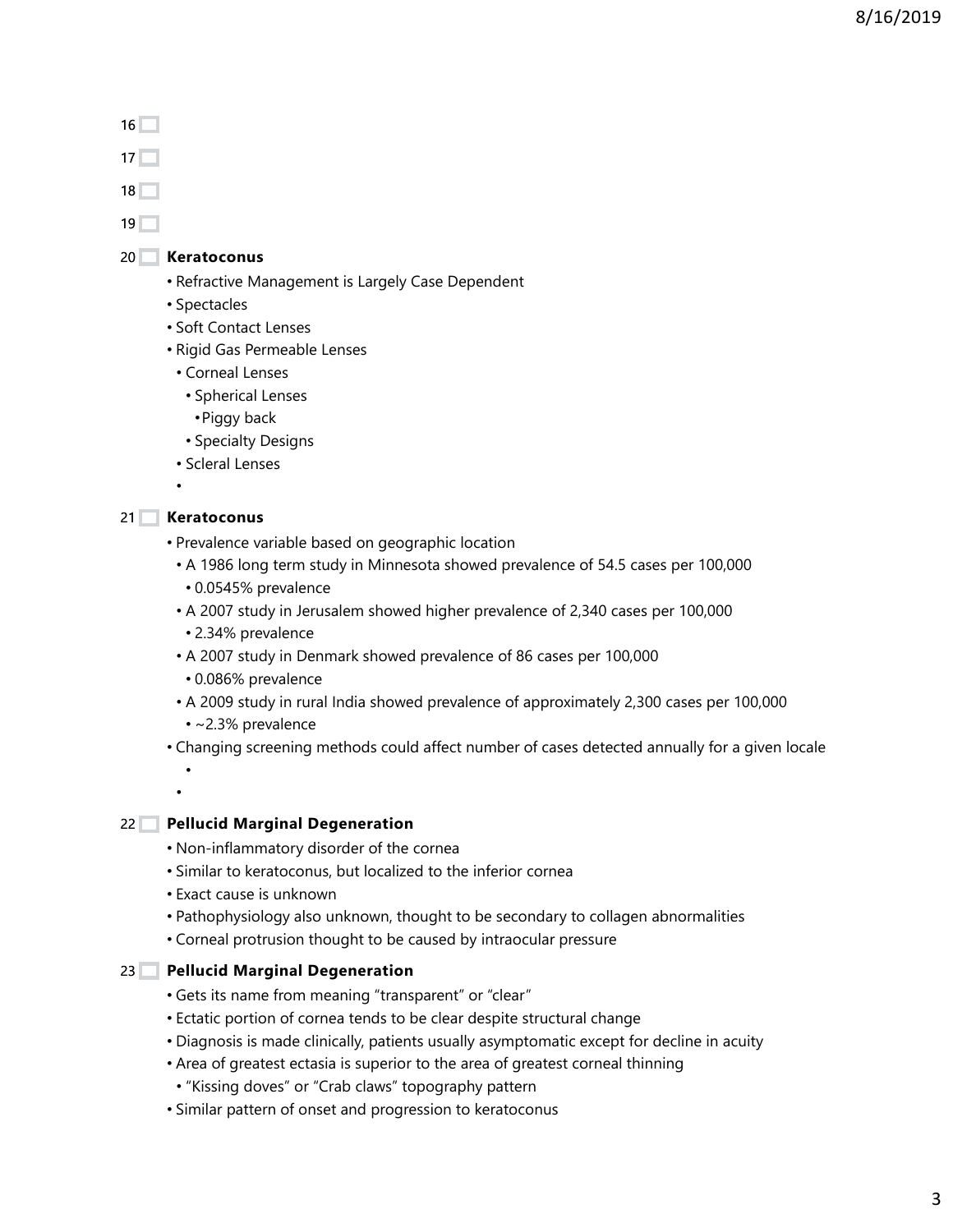•

 $25$ 

#### **Pellucid Marginal Degeneration** 26

- Clinical Signs:
- Inferior corneal thinning and steepening
- Clear cornea at area of ectasia
- Reduced best corrected visual acuity with spectacles and contact lenses
- Irregular mires on keratometry
- *Kissing doves or crab claw topography pattern*

#### **Pellucid Marginal Degeneration** 27

- Refractive management similar to keratoconus
- Spectacle and conventional soft contact lens wear sometimes better tolerated in these patients
- Corneal and scleral RGP lenses are good options for these patients

• •

## **Keratoglobus** 28

- Very rare!
- Non-inflammatory disorder involving the entire cornea
- Diffuse limbus to limbus corneal thinning
- Globular corneal protrusion
- Possibly an end stage form of keratoconus
- Extreme anterior segment irregularity

#### **Keratoglobus** 29

- Strong association with atopic disease and eye rubbing
- Two forms of the disease exist
- Congenital
- Acquired
- Exact etiology unknown
	- Strong association with Ehlers-Danlos Type IV, Marfan Syndrome, Blue sclera
	- May result from defects in collagen synthesis

• •

#### $30$

## **Keratoglobus** 31

- Clinical Signs:
- Globular corneal protrusion
- High myopia common
- Diffuse, limbus to limbus corneal thinning, most severe peripherally
- Folds or breaks in Descemet's membrane
- Diffuse steepening and irregular astigmatism on corneal topography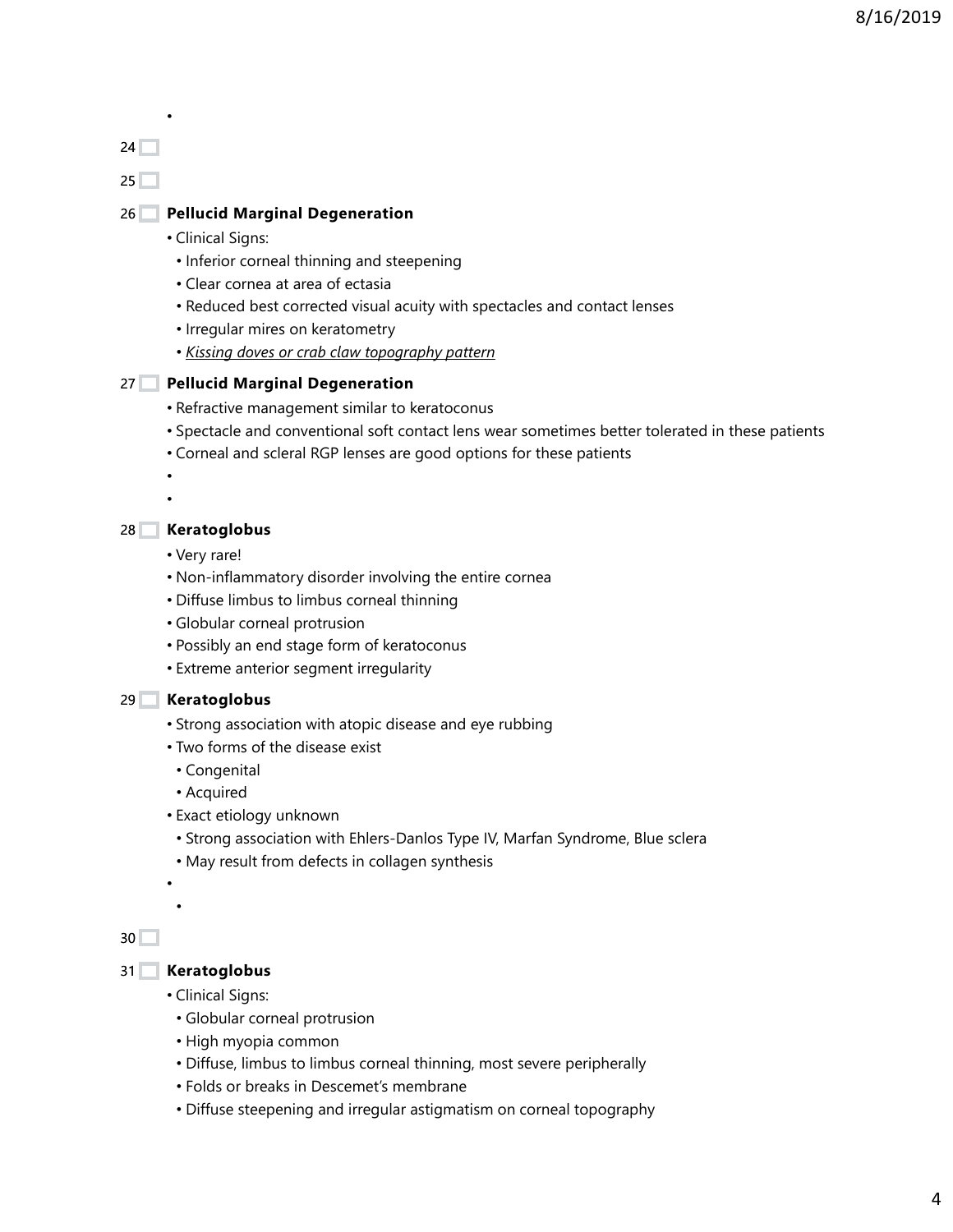#### **Keratoglobus** 32

•

- Spectacles usually not an option
- Refractive correction often extremely difficult even with use of rigid gas permeable lenses
- Large diameter scleral lens with high sagittal depth is most favorable option
	- Final power determination can be extremely difficult

 $33\Box$ 

 $34$ 

 $35<sup>2</sup>$ 

#### **Post-Refractive Surgery Ectasia** 36

- Structural weakening of cornea following corneal refractive surgery
- Exact cause unknown
- Can occur months to years after surgery
- Thorough preoperative screening is crucial to rule out subclinical corneal ectasia
- Corneal pachymetry is essential
- Scheimpflug imaging highly recommended
- Posterior cornea is usually first to change if corneal ectasia is present
- Ultimately the surgeon is the gate keeper

#### **Post LASIK and PRK Ectasia** 37

- Gradual steepening of cornea
	- Can occur anywhere on cornea
- Increase in blurred uncorrected VA and irregular astigmatism
- Check topography on all refractive surgery patients
- Mid-periphery generally steeper than central cornea

• •

```
Post LASIK and PRK Ectasia
38
```
- Exact incidence rate unknown but condition is relatively rare
	- Roughly 1 in 2500 with older screening technologies
	- Roughly 1 in 4,000-5,000 with newer screening techniques
- Risk Factors
- Abnormal preoperative topography
- Residual stromal bed thickness 250 to 300 um
- Younger patient age
- Asymmetry of refractive error
- High myopia

• •

- **Post Radial Keratotomy**  $39$ 
	- Steeper mid-periphery and flatter central cornea
	- Corneal shape can change throughout the day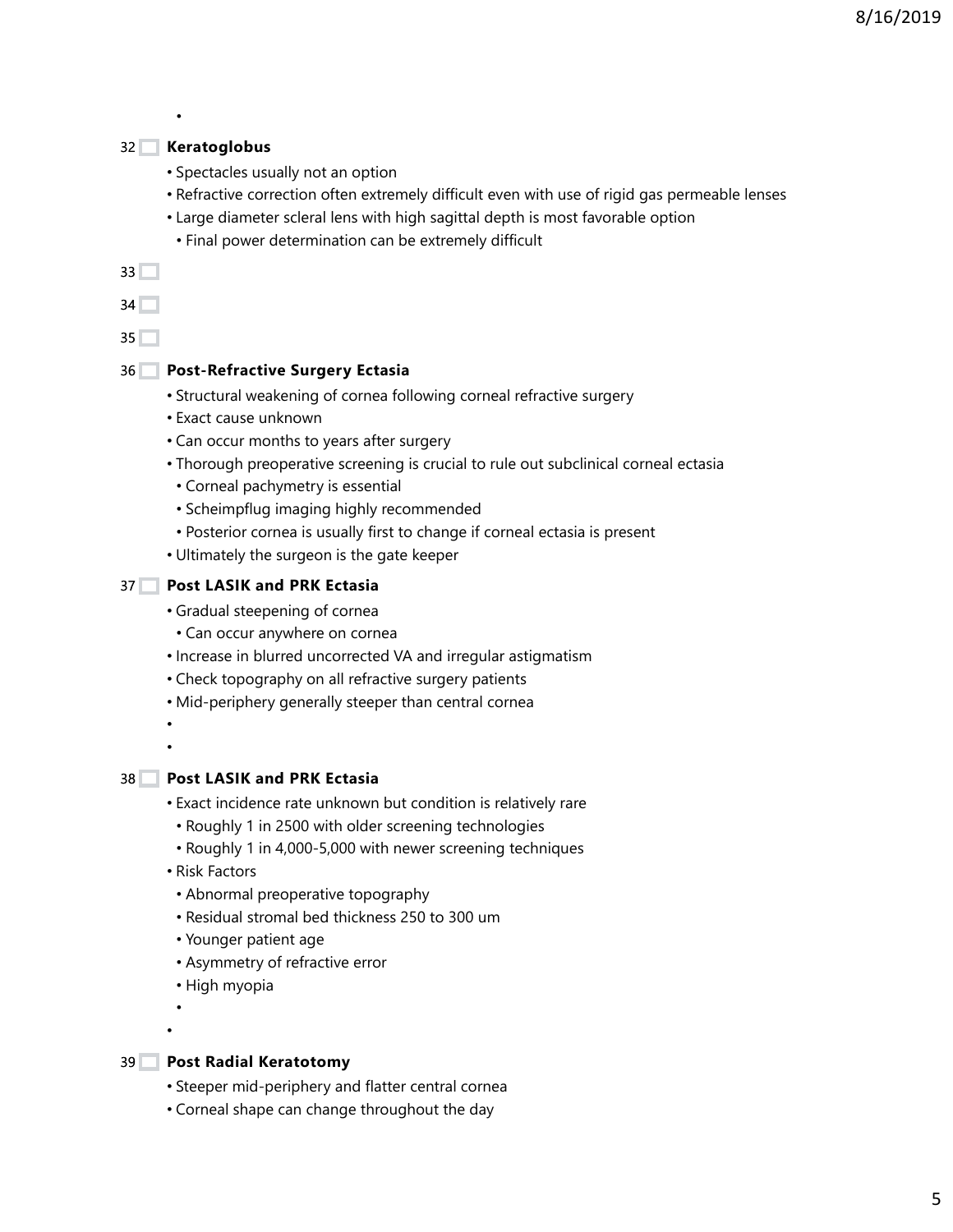- Diurnal IOP changes
- Hyperopic shift sometimes seen over time
- RGP lenses good option for these patients

•

## **Post Radial Keratotomy** 40

- Flat central cornea and relatively steep mid periphery makes small diameter lenses a challenge to fit and wear
- Large diameter corneal lenses are a good option
- Scleral lenses are also a great option
- Vaulting the cornea eliminates corneal shape concerns
- Tear lens can compensate for diurnal corneal shape changes
- Lens handling and insertion can be challenging for older patients

**Post Radial Keratotomy** 41

•

- "RK is ophthalmology's thalidomide"
- "A blade with a fool at both ends"
- Patients who have undergone RK are becoming older and have other health concerns, which may make contact lens wear more difficult and clear vision more difficult to obtain
	- Arthritis, mobility concerns, cataracts, etc.

 $42\Box$ 

#### **Fitting Considerations for Corneal Ectasias** 43

- NO TWO CASES ARE THE SAME!!!
- Overall corneal shape must be considered
- These patients will likely have other anterior segment conditions that must be managed at the same time
- "You can have as many diseases as you pleases"
- Often require more chair time, schedule accordingly!
- Stressful, life altering diagnosis for the patient
	- These patients, especially those are being initially diagnosed, will require thorough explanation and more hand holding

#### **Corneal Ectasia Case Examples** 44

#### **Keratoconus – CS, 45 yo WF** 45

- Long standing Hx of keratoconus OU
- Reports minimal success with SCLs and corneal RGP lenses
- Reports most recent lenses fog up "almost immediately"
- Referring OD tried multiple materials with no success
- Recent Hx of MVA with associated vertigo and diplopia due to head trauma
- Hx of multiple strabismus surgeries to correct childhood ET
- Also wears prism glasses to manage diplopia

## **Keratoconus – CS, 45 yo WF** 46

- Biomicroscopy
- L/L: WNL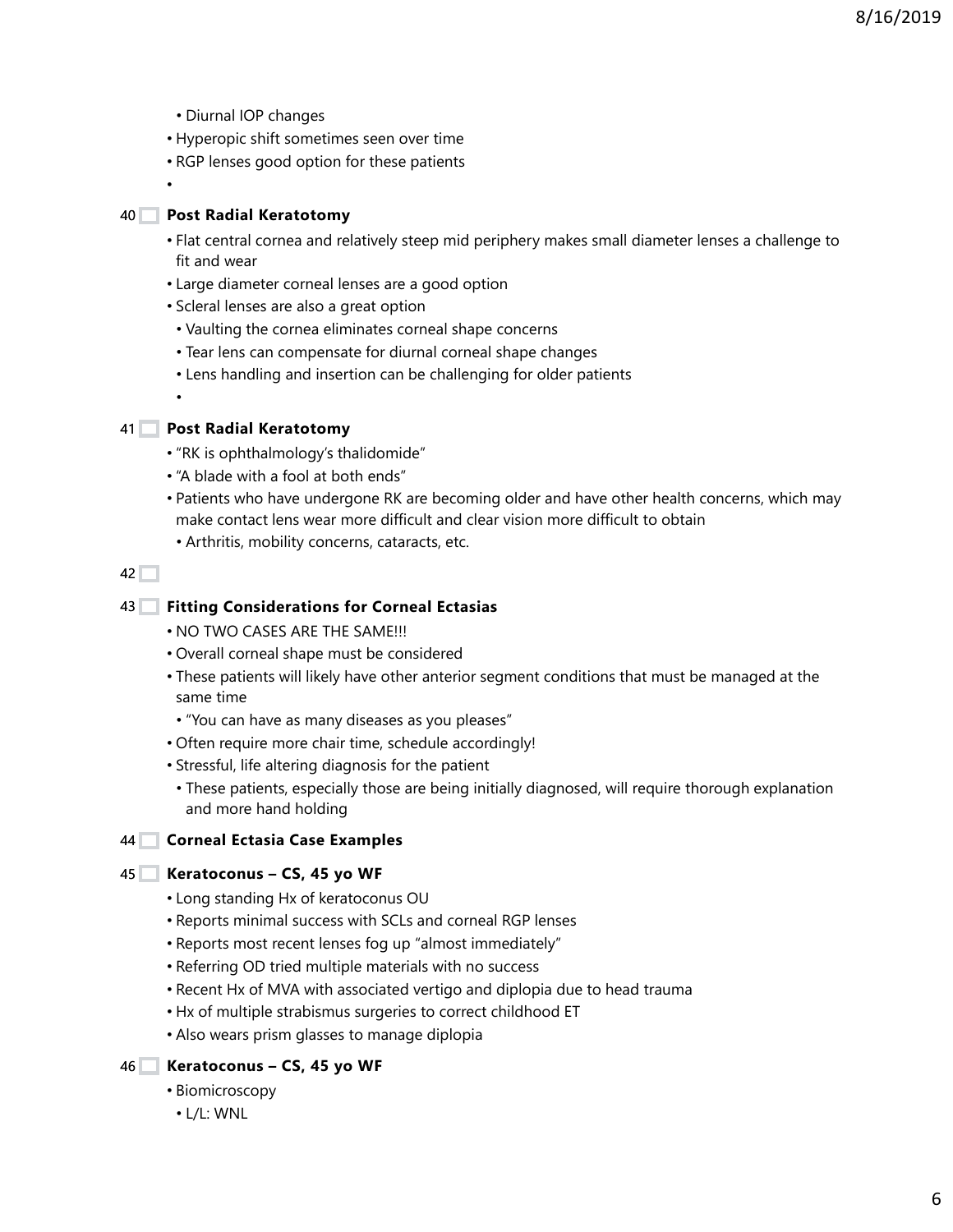- K: Inferior nasal steepening OU. Unstable tear film, reduced TBUT
- Conj: WNL
- Sclera: Normal
- Iris: Normal
- Lens: Normal
- •

•

- • Fundus
- Unremarkable
- No known family history of corneal ectasia

 $47$ 

- **Keratoconus CS, 45 yo WF** 48
	- MRx
	- OD: -6.75 -5.50 x 050 (20/25)
	- OS: -4.50 -4.75 x 155 (20/25)
	- Reports asthenopia and diplopia when spectacles are worn
	- Presenting CL Rx
		- OD: Dyna Intralimbal
		- 6.96 mm/9.0 mm/-7.50 DS/Paragon HDS 100 (20/20-1)
		- OS: Dyna Intralimbal
		- 7.18 mm/9.0 mm/-5.50 DS/Paragon HDS 100 (20/20-1)
		- Reports poor comfort and lenses fog up almost immediately when worn

#### **Keratoconus – CS, 45 yo WF** 49

- Trial CL Rx #1:
	- OD: Custom Stable Elite
	- 8.23 mm/4300 um sag/15.8 mm/+0.75 DS/Optimum Extra/Hydra PEG (20/20)
	- OS: Custom Stable Elite
	- 8.65 mm/4090 um sag/15.8 mm/+2.50 DS/Optimum Extra/Hydra PEG (20/20)
	- Approximately 300 um central clearance OU
	- Slight vertical movement upon blink with moderate edge lift OS
	- Greatly improved comfort compared to presenting lenses

## **Keratoconus – CS, 45 yo WF** 50

- Follow Up #1:
	- Patient reports improved vision when lenses are worn
	- Lenses still have slight vertical movement upon blink
- Instructed on lens I&R and lens care
- Instructed to begin daily lens wear and RTC 1-2 weeks for follow up

 $51$ 

- **Keratoconus CS, 45 yo WF** 52
	- Follow Up #2: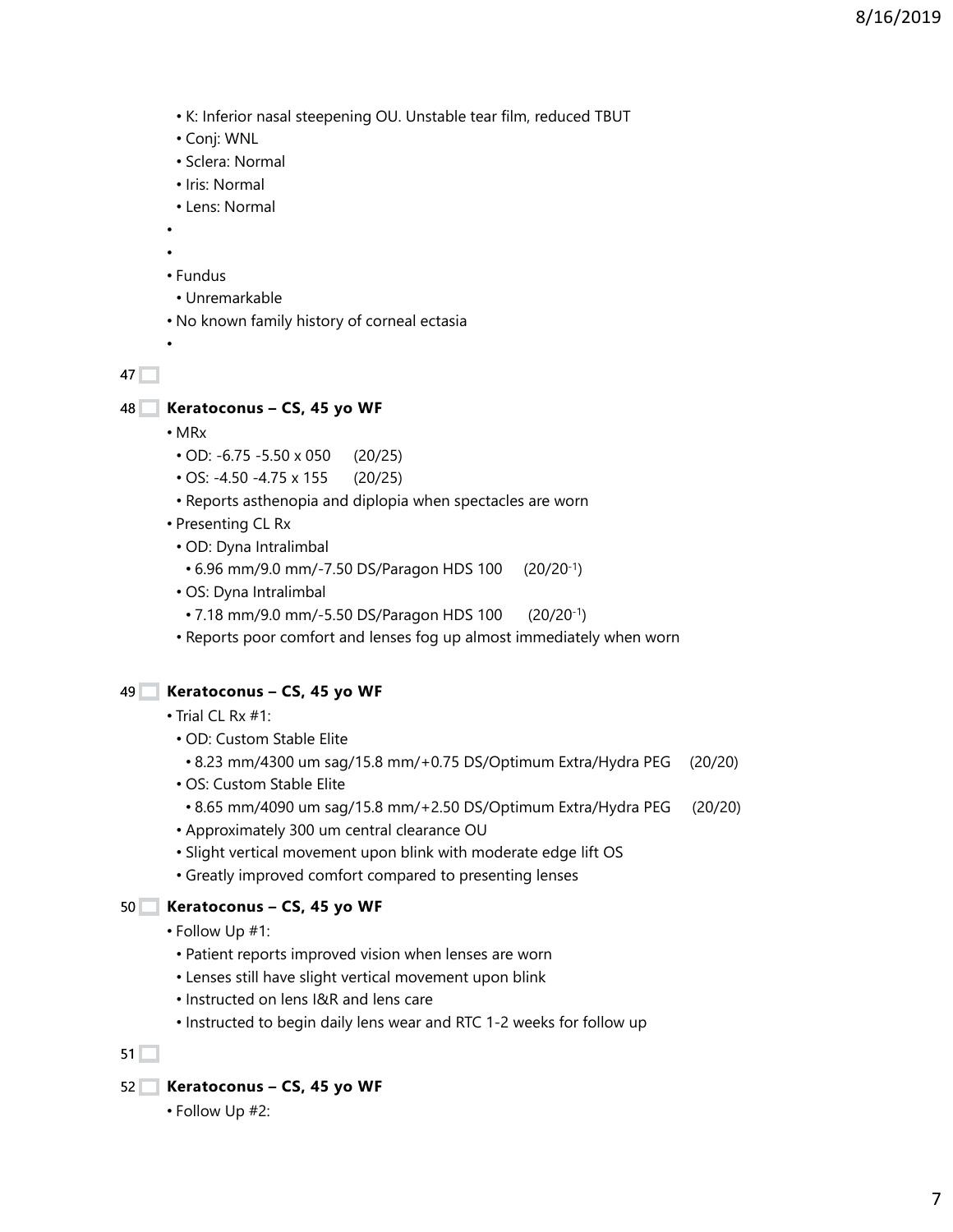- Vertical movement still present on blink
- Reports improved comfort and vision compared to corneal RGPs
- Has to take out lenses and refill them mid day
- Landing zone of both lenses needed to be steepened to improve peripheral alignment
- New lenses ordered, instructed to continue daily lens wear until remakes arrive

#### **Keratoconus – CS, 45 yo WF** 53

- Follow Up #3:
	- Still had vertical lens movement upon blink and tear lens debris present after a few hours of wear
	- Steepened landing zone of both lenses to improve peripheral alignment
- Follow Up #4:
	- Patient reports these lenses no longer fog up during the day
	- Lenses no longer move vertically on blink
	- Dispensed final lenses to patient

• •

•

#### **Keratoconus – CS, 45 yo WF** 54

- Reported improved comfort with Hydra PEG and lenses fogged up much less frequently
- Still wears prism glasses over lenses to manage diplopia
- Sent back to referring OD for prism glasses prescribing and VT specific to her head injury.

 $55$   $\Box$ 

#### **Keratoconus – JS 51 yo WM** 56

- Long term scleral lens patient at UMSL Eye Center
- Long standing diagnosis of keratoconus (OS>OD)
- No longer able to wear OS scleral lens all day due to comfort issues
- Reports good vision with current scleral lenses, but his job requires 16-18 hours of lens wear
- Has had *LOTS* of remakes!
- Recommended EyePrint Pro custom molded scleral lens

#### **Keratoconus – JS 51 yo WM** 57

• MRx:

•

- OD: -0.50 -1.25 x 060 (20/200)
- OS: -3.00 -3.00 x 090 (20/200)
- Unable to wear spectacles
- Presenting CL Rx:
- OD: Unknown Corneal RGP
- 7.50 mm/9.5 mm/-3.25 DS/Paragon HDS (20/25)
- OS: Essilor Jupiter (#20)
- 7.85 mm/18.2 mm/-3.50 DS/Boston XO (20/40)
- Only able to wear OS lens for about 6 hours before having to remove lens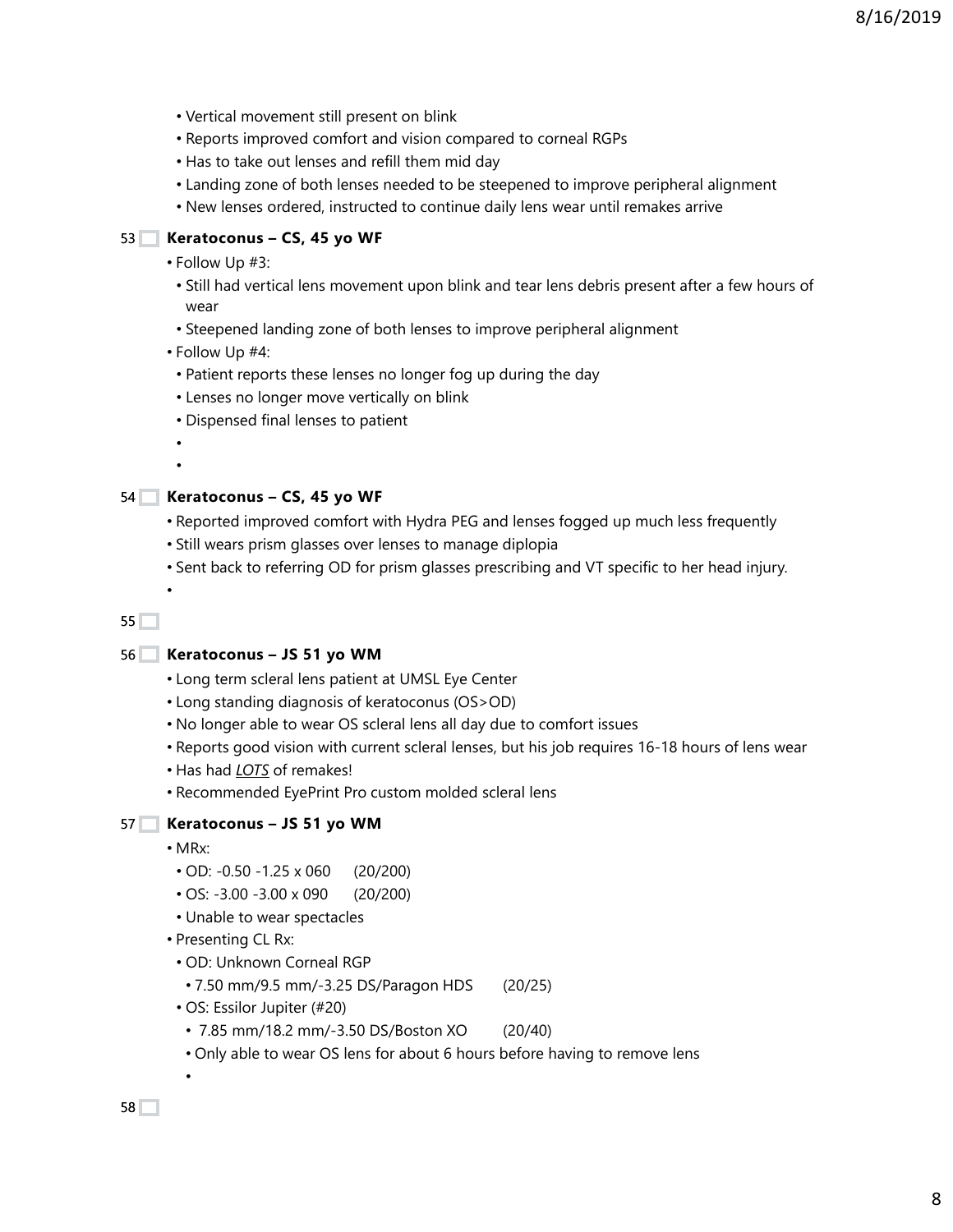- $59$
- $60$

 $61$ <sup> $-$ </sup>

 $62$ 

## **Keratoconus – JS 51 yo WM** 63

- Trial Lens #1
- OS: Eyeprint Pro
	- 7.401 mm/18.8 mm/-6.87 DS (20/100)
	- $\cdot$  OR: +2.50 DS (20/20<sup>-2</sup>)
	- Good fit with new lens and patient reported increased comfort
	- Instructed to begin daily lens wear and RTC in 3 days to check VA

## **Keratoconus – JS 51 yo WM** 64

- Follow Up #1:
	- Still reports blurry DVA with current lens
	- Found +2.50 DS over refraction again and ordered new lens for him with power change
- Trial Lens #2
	- OS: Eyeprint Pro
	- 7.401 mm/18.8 mm/-4.37 DS (20/20-2)
	- $\cdot$  OR:  $+0.25$  DS (20/20<sup>-2</sup>)
	- Good fit with new lens
	- Reports constant monocular diplopia with new lens
	- Instructed to wear resume daily lens wear and RTC 3-4 weeks
- •

## **Keratoconus – JS 51 yo WM** 65

- Follow Up #2:
- At next follow up patient reported diplopia no longer present
- Comfort of new lens greatly improved compared to most recent Jupiter lens
- Able to wear new lens 16-18 hours daily without issue
- Lens showed ~300 um central clearance and ~100 um clearance over apex of ectasia
- Was considering getting Eyeprint lens for OD

 $66$ 

 $67$ 

68

- **PMD AB, 50 yo BM** 69
	- Referred from doctor in the practice for scleral lens fitting
	- Long standing history of PMD (OD>OS)
	- Tried corneal RGP lenses with another provider in the past but unable to tolerate them
	- Currently wears spectacles but has minimal improvement in VA when worn
- **PMD AB, 50 yo BM** 70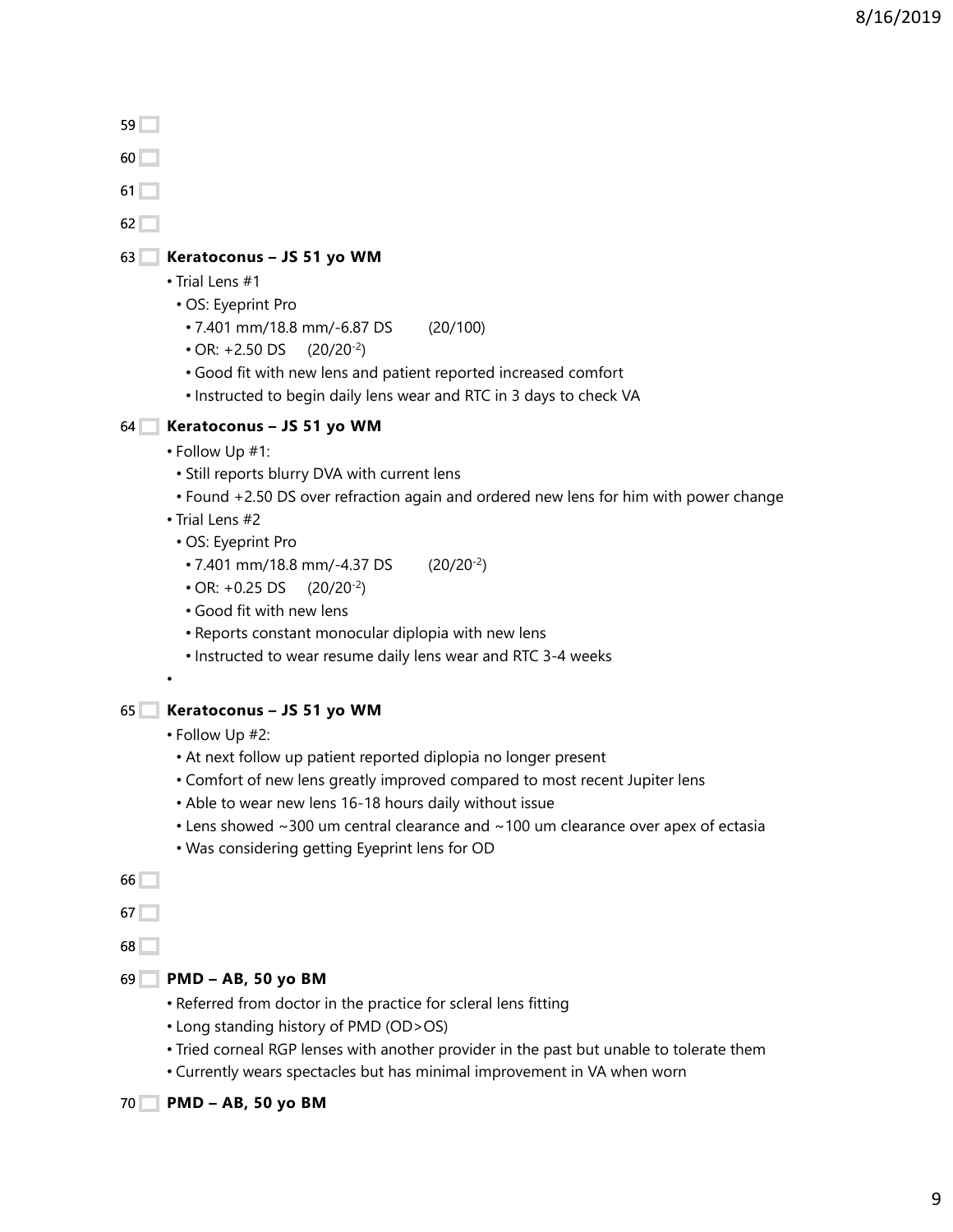- Presenting Rx:
	- OD: -3.00 -4.50 x 096 (20/70)
	- OS: -2.50 -4.50 x 103 (20/50)
- Reports asthenopia and diplopia when lenses are worn
- MRx:
	- OD: -2.50 -5.75 x 060 (20/60)
- OS:  $-2.50 6.00 \times 093$  (20/40<sup>+1</sup>)
- Reports minimal subjective visual improvement with spectacle change

#### **PMD – AB, 50 yo BM** 72

- Trial CL Rx #1:
- OD: Custom Stable Elite
	- 7.50 mm/4870 um sag/15.8 mm/-4.00 DS/Optimum Extra (20/20)
- OS: Custom Stable Elite
- 7.50 mm/4870 um sag/15.8 mm/-4.25 DS/Optimum Extra (20/20)
- Will use OTC readers for near work

#### •

#### **PMD – AB, 50 yo BM**  $73$

- Follow Up #1:
	- Reports improved distance vision with lenses
- Says he can wear them all day without issue
- Does not like to not use readers
- Patient is an engineer and basketball coach and finds readers cumbersome
- Discussed monovision and multifocal options and decided to try monovision

## **PMD – AB, 50 yo BM** 74

- Trial CL Rx #2:
- OD: Custom Stable Elite
	- 7.50 mm/4870 um sag/15.8 mm/-4.00 DS/Optimum Extra (20/20)
- OS: Custom Stable Elite
	- 7.50 mm/4870 um sag/15.8 mm/-2.75 DS/Optimum Extra (20/100)
	- NVA 20/20 OU
- Initially fit for distance OU but decided he did not want to use readers
- OD distance monovision
- Reports good all day comfort and improved VA compared to previous lenses

• •

## **PMD – AB, 50 yo BM** 75

- 1 Year Follow Up (8/14/19):
- Reports he has not worn his lenses in 3-4 months due to OD discomfort
- Reports pain, discomfort and "foggy vision" after a few hours of wear
- Says vision is good overall with his lenses, but says his distance vision could be better
- Recently diagnosed with cataracts, surgeon wants to have him refit before pursuing surgery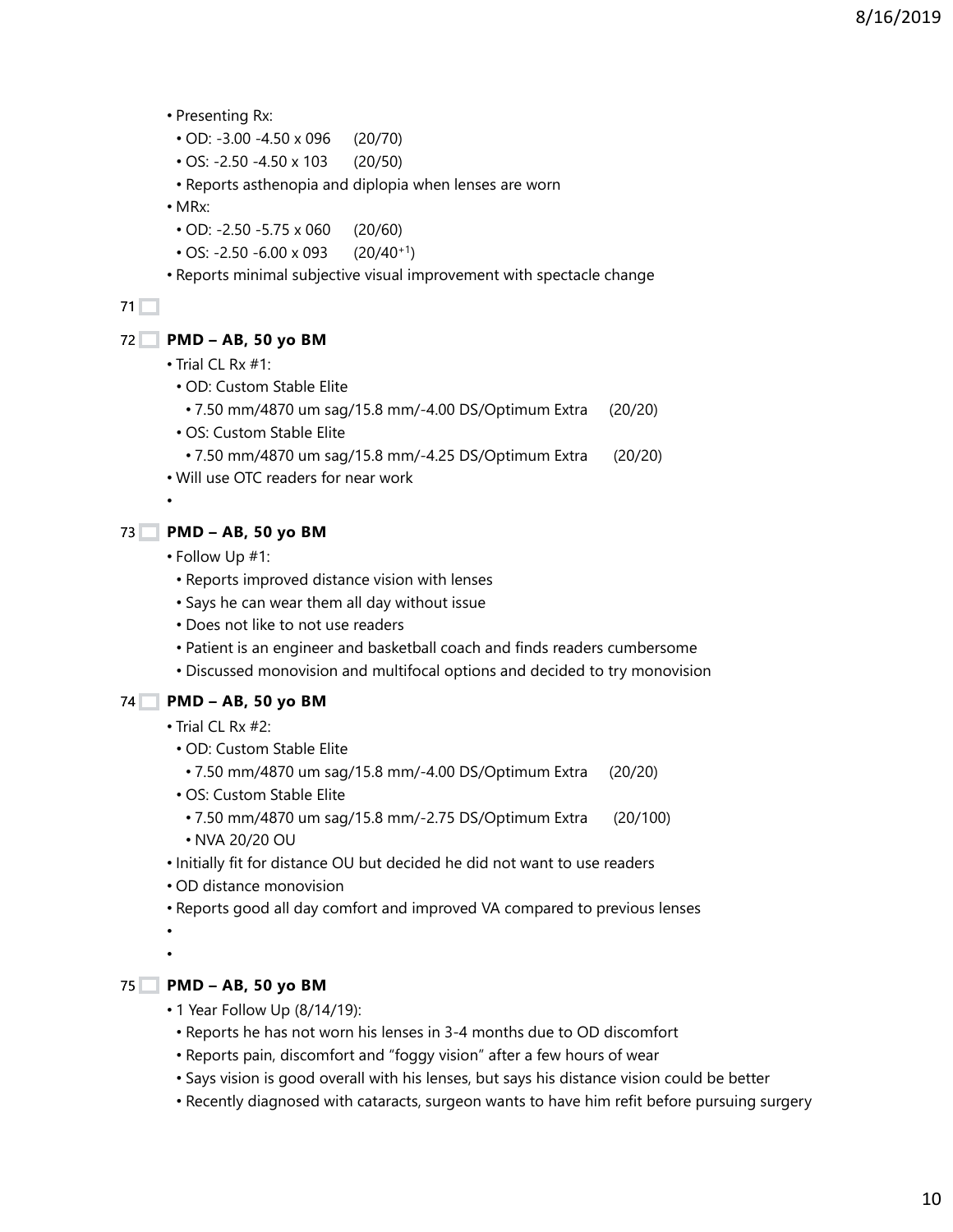## **PMD – AB, 50 yo BM** 76

- 1 Year Follow Up (8/14/19):
	- OD lens shows bearing between lens and inferior nasal cornea after insertion
- OS lens fit consistent compared to last encounter
- Both lenses have slight vertical movement on blink
- Both lenses sit inferiorly on eye

77 **1** 

78<sup> $\Box$ </sup>

#### **PMD – AB, 50 yo BM** 79

- SCOR Over Current OD Lens:
	- +0.50 -1.00 x 035 (20/20)
- Lens shows 5 L rotation on eye

• New CL Rx:

- OD: Custom Stable Elite
- 7.50/15.8/-3.50 -1.00 x 040/Optimum Extra
- Steepened secondary curve to get lens off inferior cornea
- Steepened peripheral curves to improve centration and limit vertical movement
- OS: Custom Stable Elite
- No power changes needed
- Steepened peripheral curves to improve centration and reduce movement

80

#### **PMD – DK, 32 yo WM** 81

- Presented as a new patient for comprehensive exam
- Long history of spectacle and contact lens wear with minimal issues
- All other medical and ocular history unremarkable
- "I just want to get new glasses and contacts"

#### **PMD – DK, 32 yo WM** 82

- Presenting Spectacles
- OD: -3.00 -0.75 x 082 (20/20)
- OS: -2.50 -2.00 x 115 (20/40)
- Keratometry:
	- OD: 43.50/44.25 @ 130
- OS: 42.25/45.25 @ 030
- MRx:
- OD: -3.25 -0.75 x 082 (20/20)
- OS: -2.00 -2.00 x 122 (20/20)
- **PMD DK, 32 yo WM** 83
	- Biomicroscopy
	- L/L: WNL
	- K: Slight inferior steepening OU
	- Very subtle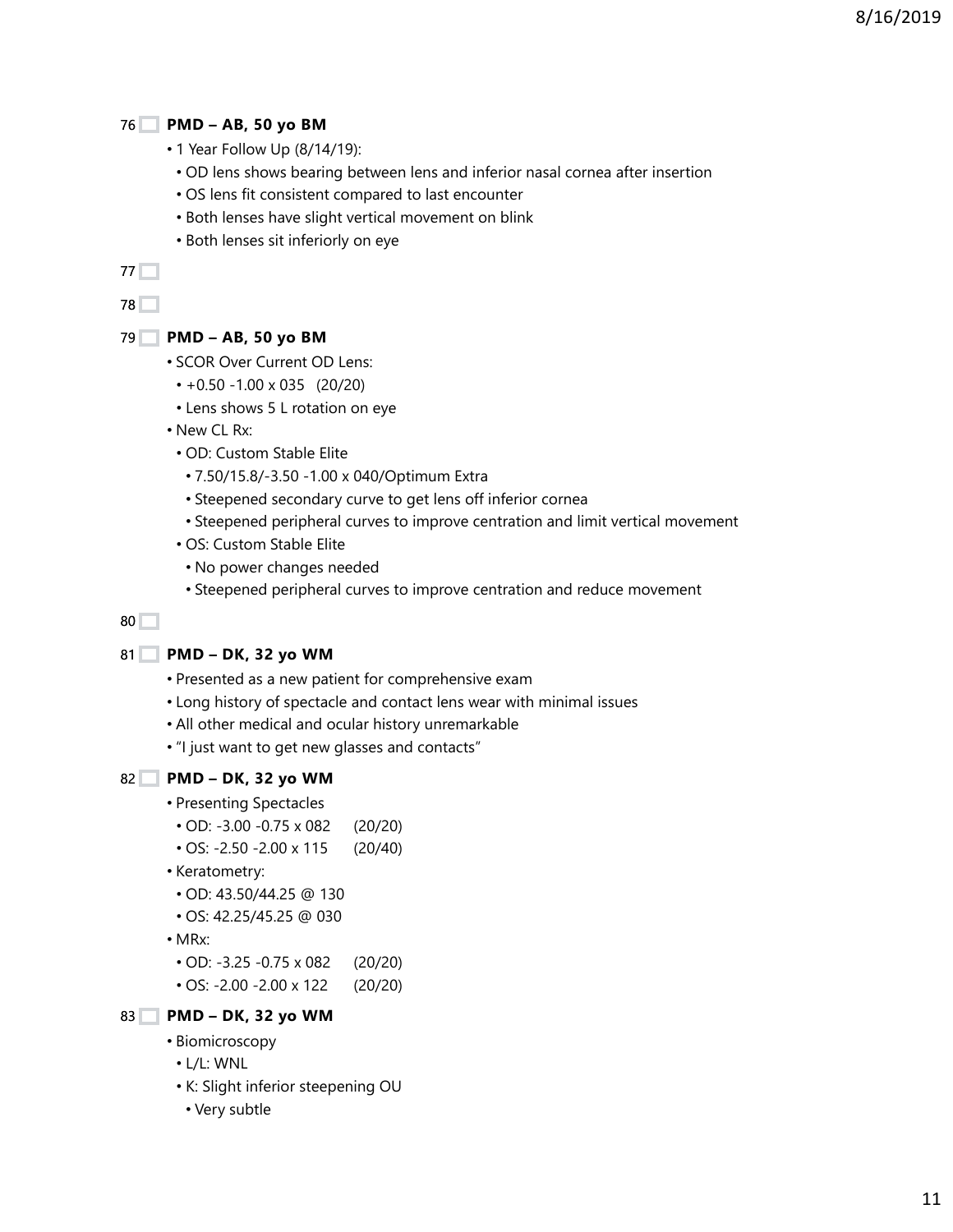- Conj: WNL
- Sclera: Normal
- Iris: Normal
- Lens: Normal
- •
- • Fundus
- Unremarkable
- No known family history of corneal ectasia

## **PMD – DK, 32 yo WM** 85

- Contact Lens Trial:
- OD: Air Optix for Astigmatism
	- 8.6/14.2/-3.50 -0.75 x 080 (20/20)
- OS: Air Optix for Astigmatism
- 8.6/14.2/-2.00 -1.75 x 140 (20/20)
- Lenses showed good centration, movement and stable rotation
- Patient elects to split time between contact lenses and spectacles
- **PMD DK, 32 yo WM** 86
	- Discussed initial diagnosis and specialty lens options with patient
	- Currently not interested in rigid lens despite the chance of better vision
	- Not all cases of corneal ectasia require use of specialty hard lenses!!!
	- Discussed importance of close monitoring to track progression

## $87$

## **Keratoglobus – RS, 37 yo WM** 88

- Presented for annual exam with complaints of comfort issues with his current scleral lenses
- Reports OD lens no longer comfortable
- Unable to wear OD lens for entire day
- Symptoms began two weeks prior and have not improved
- Long history of keratoconus, diagnosed with keratoglobus in 2012
- Hydrops OS in 2009

## **Keratoglobus – RS, 37 yo WM** 89

- Biomicroscopy
- L/L: WNL
- K: Diffuse stromal thinning with globular corneal protrusion OU. Mid-peripheral stromal scarring from resolved hydrops OS.
- Conj: WNL
- Sclera: Normal
- Iris: Normal
- Lens: Normal
- Fundus
	- Unremarkable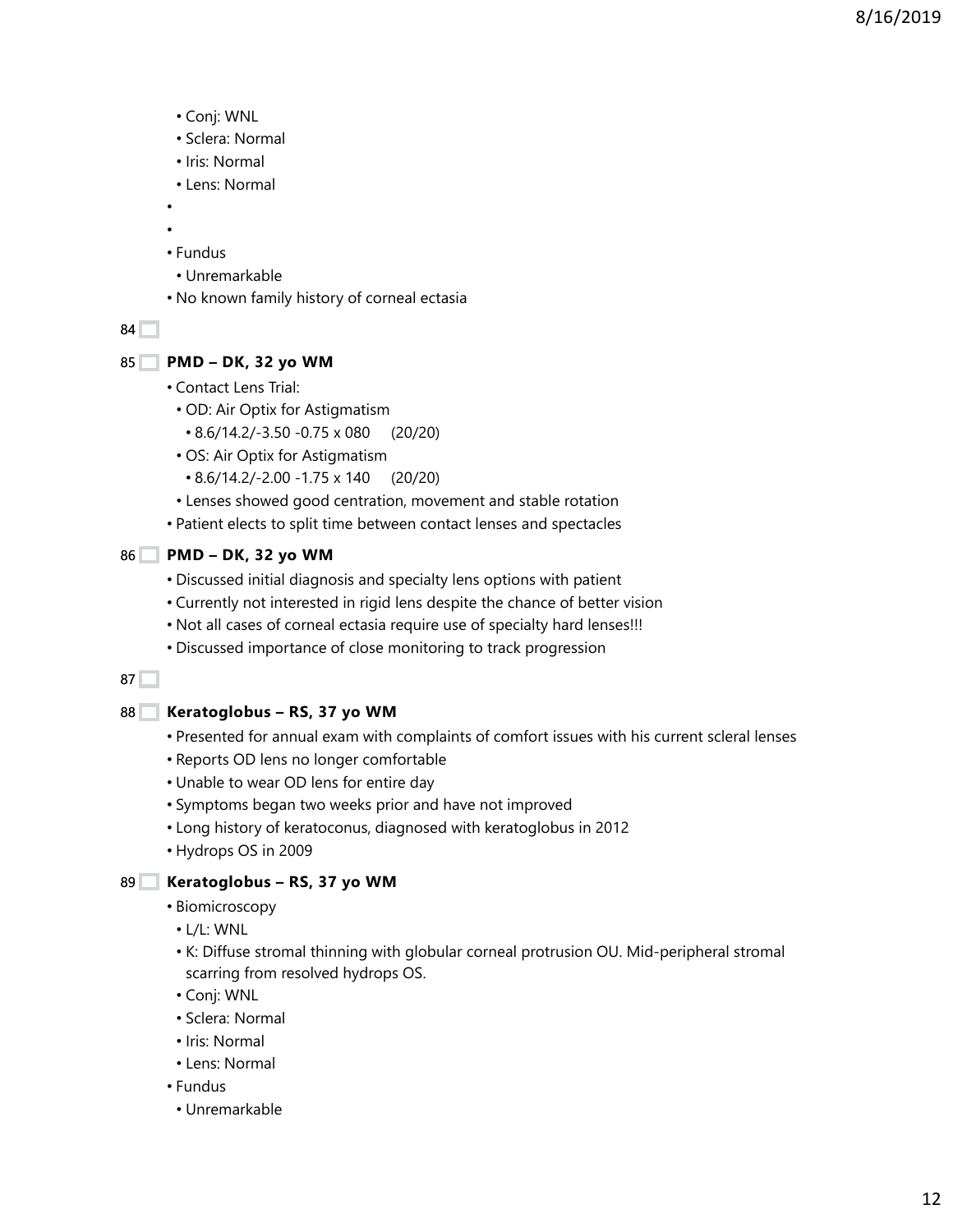- Distant family history of keratoconus
- Reported extensive eye rubbing throughout childhood

•

#### **Keratoglobus – RS, 37 yo WM**  $91$

- Presenting CL Rx:
	- OD: TruForm Digiform Front Toric Scleral (20/25)
	- OS: TruForm Digiform Front Toric Scleral (20/25)
- Both lenses showed adequate centration and central clearance
- OD had area of bearing between lens and inferior nasal cornea
- OD lens rotated 90 degrees CCW from desired position
	- Rotation unstable when oriented in proper position
- Discussed options and opted to go with Eyeprint Pro custom molded scleral lens

#### **Keratoglobus – RS, 37 yo WM** 92

- Trial Lens Rx #1:
- OD: Eyeprint Pro
- 18.2 mm/6.366 mm/-15.12 -1.75 x 081 (20/25)
- Adequate centration and central clearance, no longer had bearing on cornea
- Patient reported good comfort and was able to wear lens for entire day
- Still wearing TruForm Digiform lens in OS

#### $93$

#### **Keratoglobus – RS, 37 yo WM** 94

- Presented to clinic a month later with complaints of extreme pain, photophobia and contact lens intolerance in OD
- OD lens showed large area of bearing between lens and inferior nasal cornea
- 3+ injection and 4+ ground glass edema OD
- Patient had developed a hydrops OD
- Did not appear to be due to lens wear
- Unable to control inflammation with topical hyperosmotics and aqueous suppressants
- Ended up needing a corneal transplant

 $95$ 

96

 $97$ 

98

# **Post LASIK Ectasia – JF, 36 yo CM** 99

- Referred from another doctor in the practice for scleral lens fitting
- Diagnosed with post LASIK ectasia OU in 2017 (OD>OS)
- Struggled with intralimbal lenses, never able to achieve comfortable all day wear
- His job requires long periods of lens wear and in search of another option than intralimbal lenses

#### **Post LASIK Ectasia – JF, 36 yo CM**  $100$   $\Box$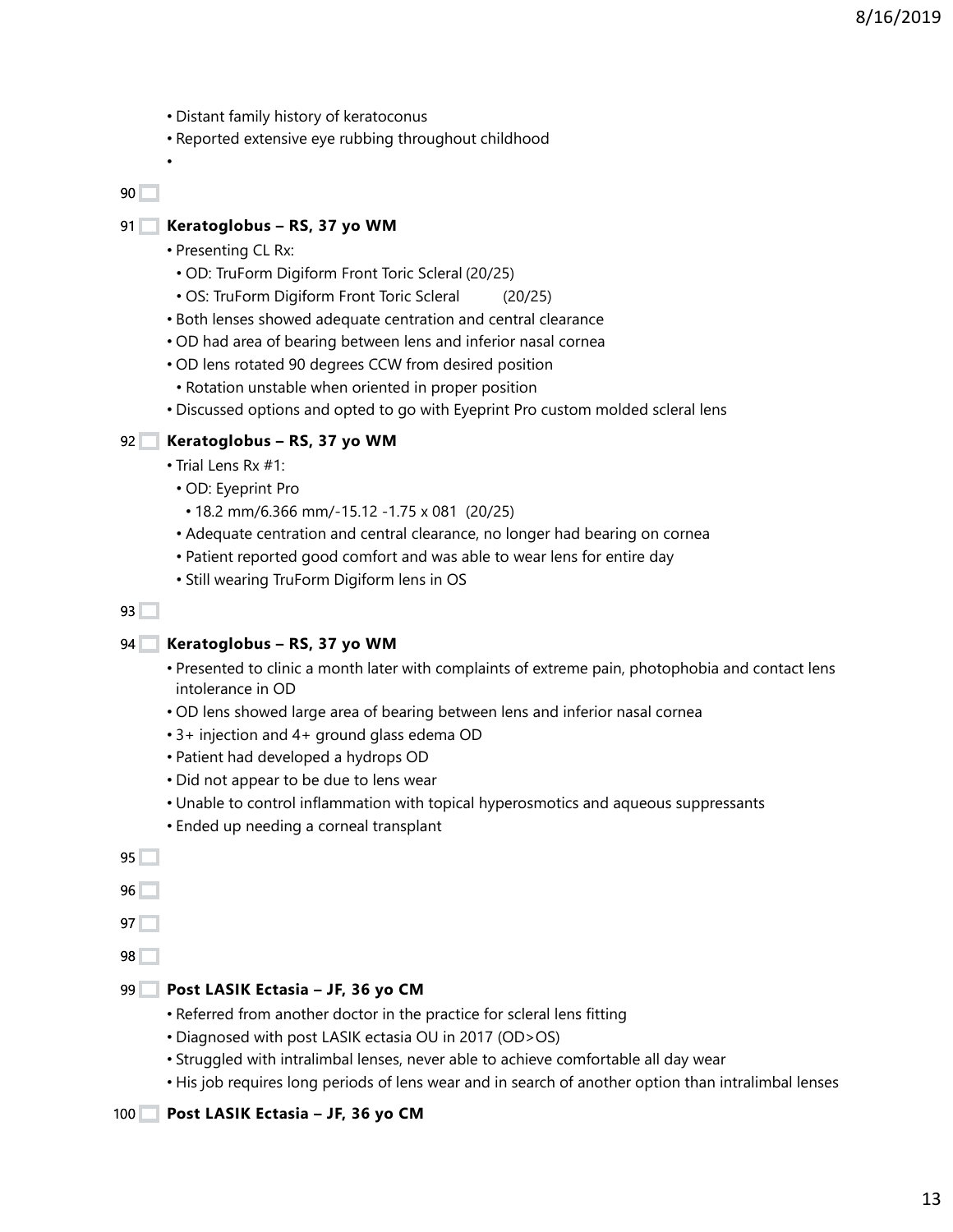- Biomicroscopy
- L/L: WNL
- K: LASIK scars OU. Irregular astigmatism on topography (OD>OS)
- Conj: WNL
- Sclera: Normal
- Iris: Normal
- Lens: Normal
- •
- •
- Fundus
- Unremarkable

#### **Post LASIK Ectasia – JF, 36 yo CM**  $102$

- Presenting Spectacles:
- OD: -1.25 -1.25 x 100 (20/30)
- OS: -1.00 -0.50 x 145 (20/60)
- Presenting CL Rx:
- OD: Dyna Intralimbal
	- 6.62 mm/10.4 mm/-8.75 DS/Optimum Extra (20/40)
- OS: Dyna Intralimbal
	- 7.58 mm/10.8 mm/plano DS/Optimum Extra (20/25)
- Patient unable to wear lenses for more than a few hours at a time due to poor comfort
- •

#### **Post LASIK Ectasia – JF, 36 yo CM** 103

- Presenting CL Rx:
- OD: Dyna Intralimbal
	- 6.62 mm/10.4 mm/-8.75 DS/Optimum Extra (20/40)
- OS: Dyna Intralimbal
- 7.58 mm/10.8 mm/plano/Optimum Extra (20/25)
- Patient unable to wear lenses for more than a few hours at a time due to poor comfort

## **Post LASIK Ectasia – JF, 36 yo CM** 104

- Trial Rx #1:
	- OD: Custom Stable Elite
	- 8.23 mm/15.8 mm/+2.50 -1.25 x 130/Optimum Extra (20/30)
	- 40 degrees left rotation
	- OS: Custom Stable Elite
	- 8.23 mm/15.8 mm/+3.00 -1.75 x 050/Optimum Extra (20/30)
	- 25 degrees right rotation
	- Extremely vague responses during subjective testing

#### **Post LASIK Ectasia – JF, 36 yo CM**  $105$

• Follow Up #1: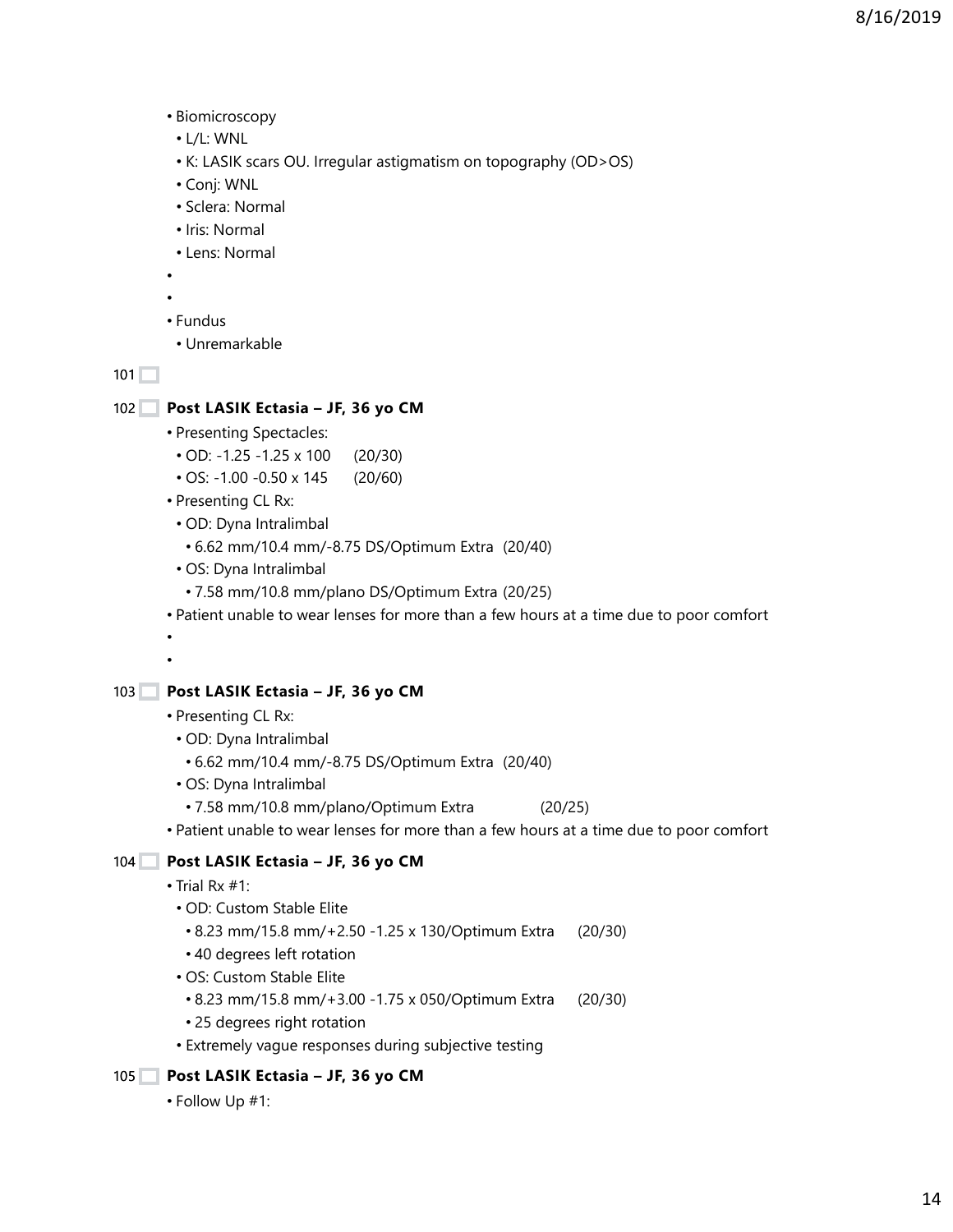- OD: Custom Stable Elite
- 8.23 mm/15.8 mm/+2.50 -1.25 x 130/Optimum Extra (20/40)
- 5 degrees left rotation instead of 40 degrees left
- OS: Custom Stable Elite
- 8.23 mm/15.8 mm/+3.00 -1.75 x 050/Optimum Extra (20/20-2)
- 25 degrees right rotation as was seen at diagnostic fitting
- VA improved slightly with +0.50 DS over OS

#### **Post LASIK Ectasia – JF, 36 yo CM** 106

• Trial Rx #2:

•

- OD: Custom Stable Elite
- 8.23 mm/15.8 mm/+2.50 -1.25 x 095/Optimum Extra
- 5 degrees left rotation
- OS: Custom Stable Elite
- 8.23 mm/15.8 mm/+3.50 -1.75 x 050/Optimum Extra
- 25 degrees right rotation

#### **Post LASIK Ectasia – JF, 36 yo CM** 107

- Follow Up #2:
	- OD: Custom Stable Elite
	- 8.23 mm/15.8 mm/+2.50 -1.25 x 095/Optimum Extra (20/20-1)
	- 5 degrees left rotation, stable
	- OS: Custom Stable Elite
	- 8.23 mm/15.8 mm/+3.50 -1.75 x 050/Optimum Extra (20/20-1)
	- 25 degrees right rotation, stable
- Instructed to continue daily lens wear and RTC in 2 weeks

#### **Post LASIK Ectasia – JF, 36 yo CM**  $108$

- Follow Up #3:
	- OD: Custom Stable Elite
	- 8.23 mm/15.8 mm/+2.50 -1.25 x 095/Optimum Extra (20/20-1)
	- OD lens now rotated 40 degrees right instead of 5 degrees right that was seen before
	- Tried OD Trial #1 again and no improvement in vision was seen even with proper rotation
	- No OS changes needed

## **Post LASIK Ectasia – JF, 36 yo CM** 109

- OD Trial #3
- OD: Custom Stable Elite
	- 8.23 mm/15.8 mm/+2.50 -1.25 x 095/Optimum Extra
- OD Refitting
	- OD: Custom Stable Elite
	- 8.23 mm/15.8 mm/+0.25/Optimum Extra (20/25)

## **Post LASIK Ectasia – JF, 36 yo CM** 110

- Final CL Rx:
	- OD: Custom Stable Elite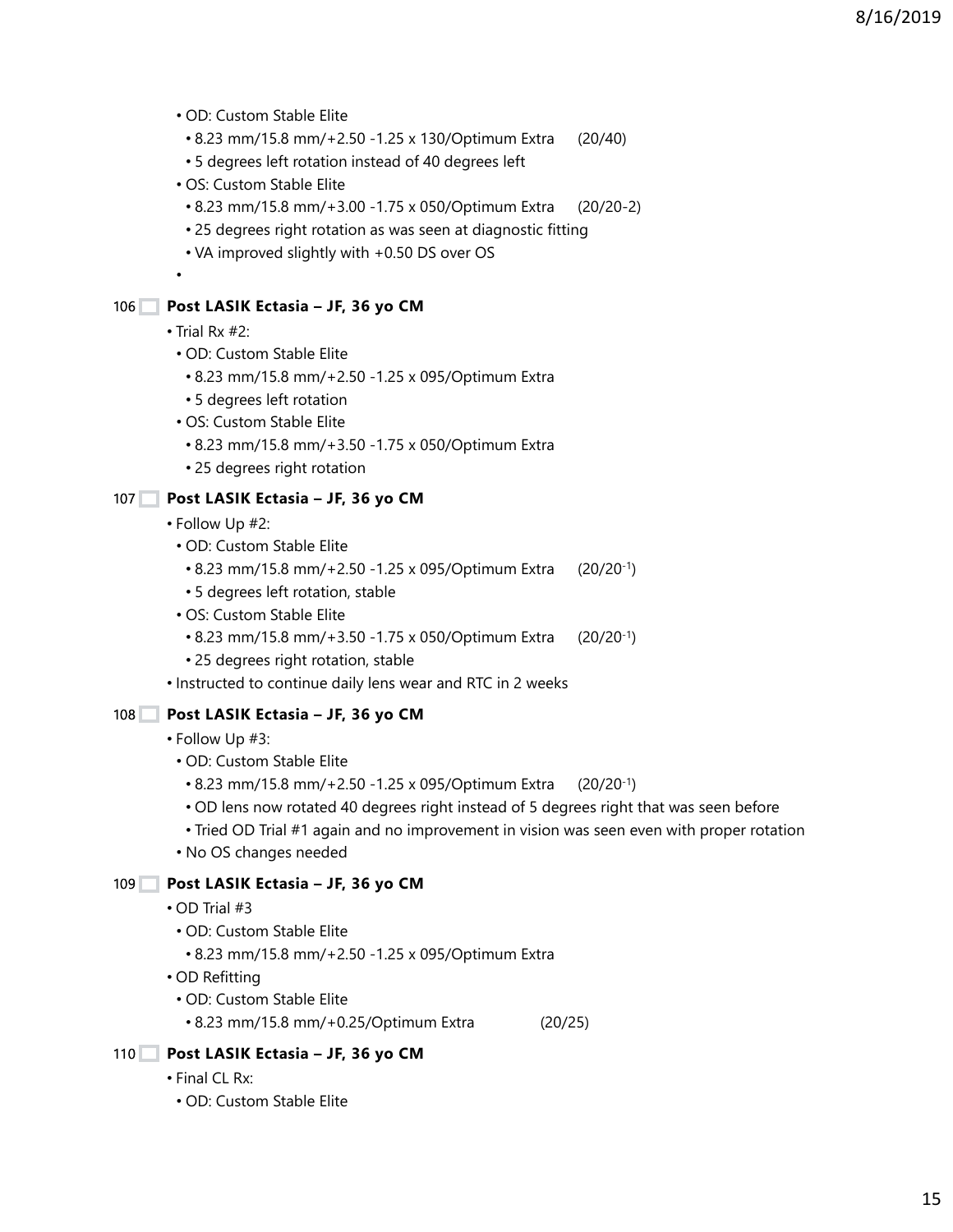• 8.23 mm/15.8 mm/+0.25/Optimum Extra (20/25)

• OS: Custom Stable Elite

- 8.23 mm/15.8 mm/+3.50 -1.75 x 050/Optimum Extra (20/20-1)
- Able to wear lenses all day with minimal issues.
- Still complains of symptoms of HOAs, especially in dimly lit environments

# $111$

•

#### **Post RK – DD, 71 yo CM** 112

- Presented for comprehensive exam and contact lens fitting
- Had RK in 1987 and now experiences asthenopia and visual fluctuations throughout the day
- Has multiple pairs of spectacles for different times of the day
- Unable to tolerate spectacles for long periods due to diplopia and eye strain
- Has tried corneal RGP and soft lenses with minimal success

#### $113$

#### **Post RK – DD, 71 yo CM** 114

- Presenting Spectacle Rx: • OD: +3.00 -1.25 x 105 (20/30) • OS: -0.75 DS (20/25) • MRx: • OD: +4.25 -0.50 x 095 (20/25) • OS: -0.75 DS (20/25) • Keratometry: • OD: 36.50/37.25 @ 006 • OS: 38.75/39.50 @ 176 • Biomicroscopy
- 8 RK incisions OU
- 1-2+ NS OU
- All other structures unremarkable

 $115$ 

#### **Post RK – DD, 71 yo CM** 116

- Trial CL Rx #1:
	- OD: Custom Stable Elite
	- 8.23 mm/4330 um sag/15.8 mm/-1.75 -1.25 x 045/Optimum Extra (20/25)
	- 20 degrees left rotation
	- OS: Custom Stable Elite
	- 8.23 mm/4330 um sag/15.8 mm/-1.25 DS/Optimum Extra (20/20)
	- 20 degrees right rotation

#### $117$

#### **Post RK – DD, 71 yo CM** 118

- Adequate central clearance and centration OU
	- 150-200 um central clearance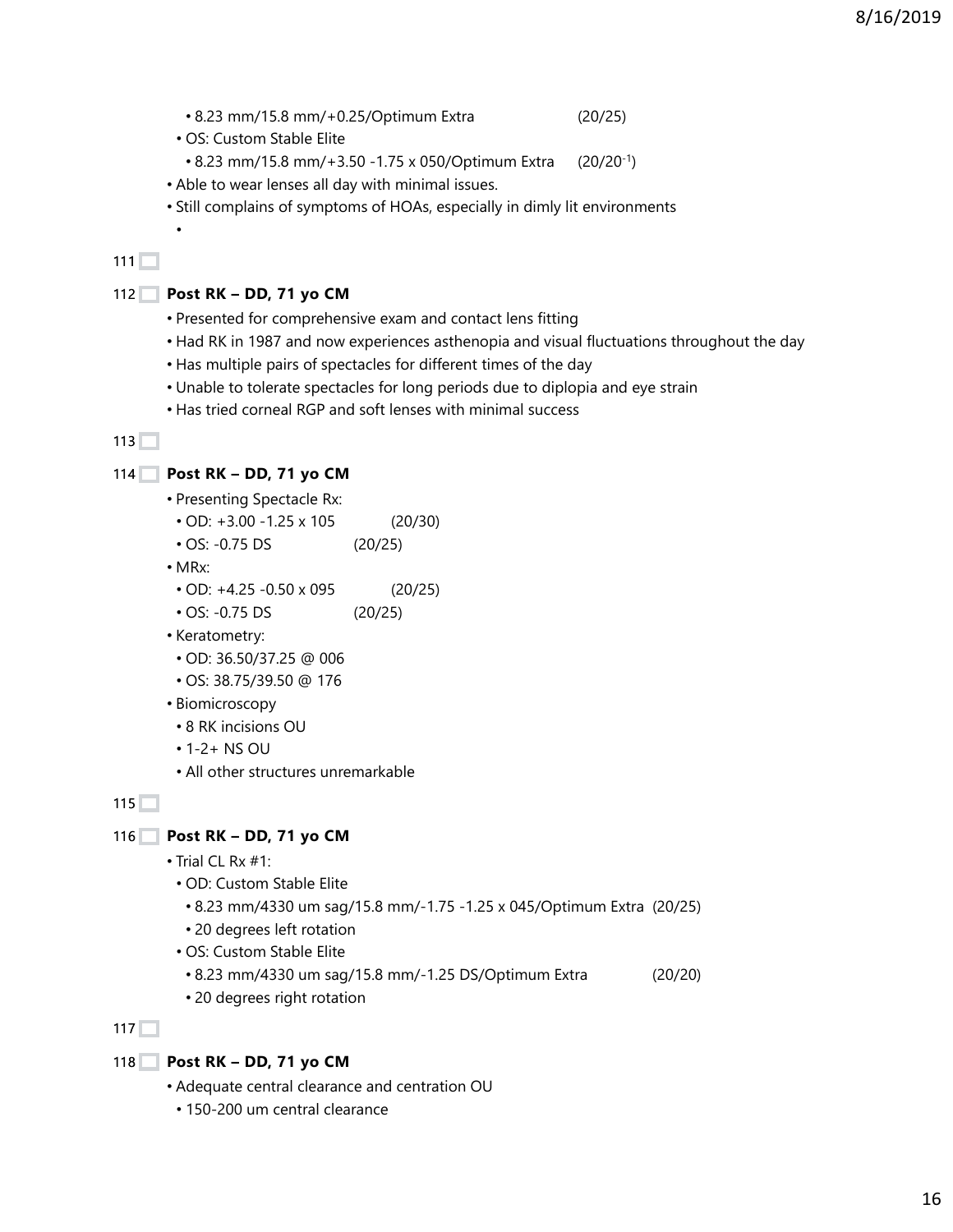- Adequate mid-peripheral clearance where cornea is steepest
- Reports good all day comfort and vision with current lenses
- Currently uses OTC readers for near

#### **Other Anterior Segment Irregularities** 120

- Scarring
- Irregular Astigmatism

#### 121 Corneal Scarring

- Widely variable depending on the nature and severity of the injury
- Caused by either corneal injury or disease
- May cause permanent reduction in best corrected visual acuity
- RGP lenses are great options for these patients

## **Corneal Scarring – Microbial Keratitis** 122

- Usually focal area of irregularity
- Generally there will be irregularity associated with scarring
	- This can limit visual potential even with the use of RGP lenses
- Scars can also make achieving a stable lens fit more difficult

#### **Corneal Scarring – Microbial Keratitis** 123

- Scarring at or near the visual axis may make achieving 20/20 vision impossible
	- Under promise and over deliver
- Deeper scars will be more likely to scar and be more dense

## 124 Corneal Scarring - Herpes Simplex

- Scarring will usually be irregular and correspond to area affected by dendritic lesions
- Wide variability in appearance of scarring
	- Stromal scarring and vascularization is common
- If vascularization present a high dK lens is needed

## 125 Corneal Scarring - Herpes Simplex

- Topography pattern highly irregular
- No characteristic topography pattern like other diseases
- RGP lenses often needed to manage irregularity caused by scarring

#### **Corneal Scarring - Trauma** 126

- Variable depending on severity and mechanism of trauma
- May not just involve cornea
	- Peripheral structures must be considered
- Extremely important to consider shape of entire anterior segment
- Custom molded scleral lens may be necessary for irregularity peripheral to cornea

## 127 Corneal Scarring - Other

- Corneal Hydrops
	- Spontaneous rupture in Descemet's membrane
	- Disrupts corneal deturgescence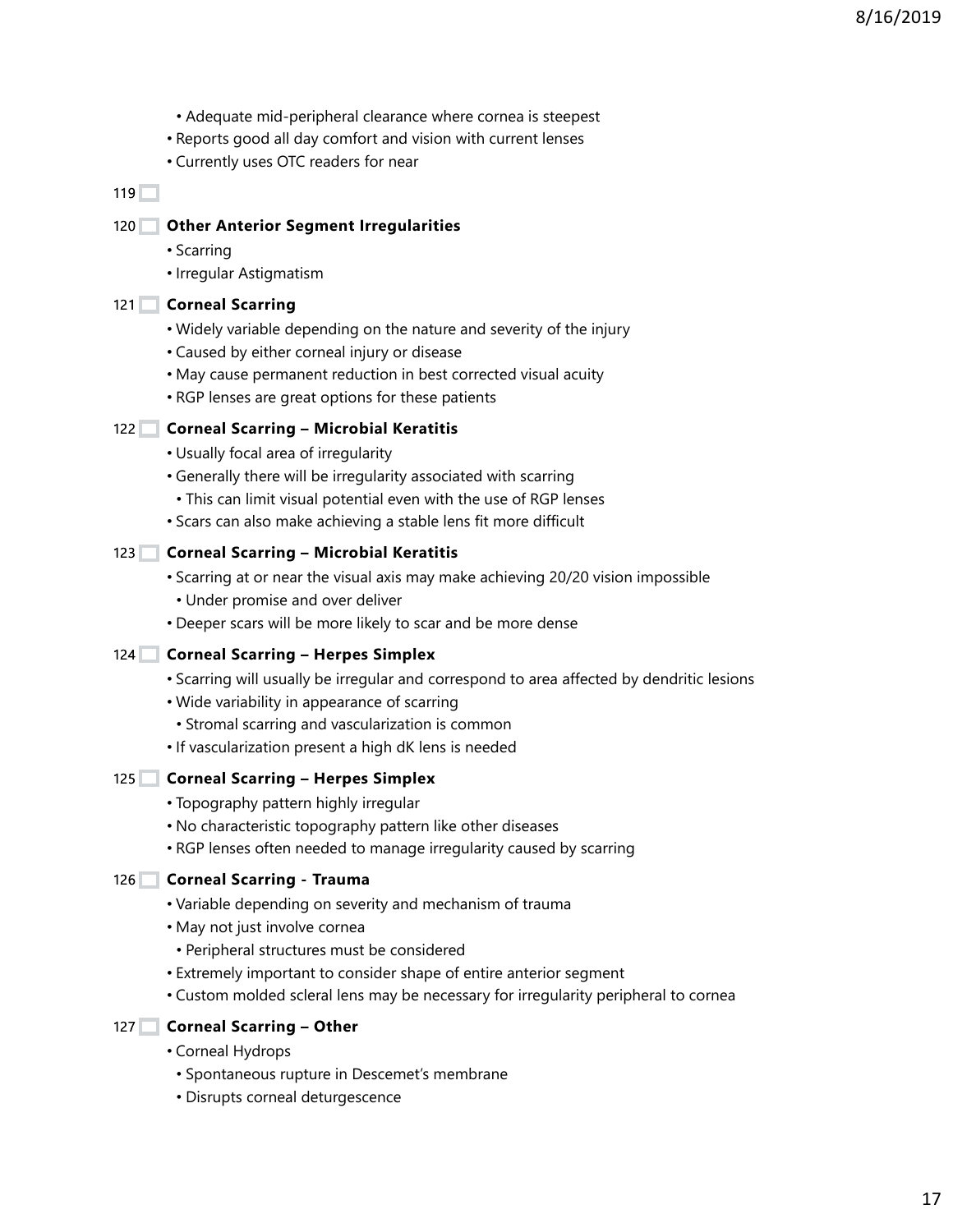- Pain, photophobia, stromal and epithelial edema, contact lens intolerance
- Self-limiting and will eventually resolve on its own
- Area of flattening will usually be present at area of swelling
- Scarring common following resolution

#### **Other Anterior Segment Irregularities** 129

- Glaucoma Filtering Surgery
	- Focal raised area immediately peripheral to limbus
	- Must take care to not compress bleb
	- Custom molded scleral lens or corneal RGP lens are best options if the patient requires a rigid lens

#### **Corneal Transplants** 130

- Irregular astigmatism widely variable in these patients
- Scleral and corneal RGP lenses good options
- Some patients do well with spectacles or soft contact lenses
- Need a high dK lens material
- Avoid graft-host junction

#### **Corneal Transplants** 131

•

•

•

- These patients require more frequent care to monitor graft integrity
- Endothelial cell count and confocal microscopy important for monitoring graft health

## **Other Anterior Segment Irregularities Case Examples** 132

#### 133 Corneal Scarring - PR, 61 yo WF

- Referred from another doctor in the practice for scleral lens fitting following severe central corneal ulcer OD
- In late November 2017 she presented to our clinic for evaluation of OD with complaints of pain and photophobia
- Diagnosed with central corneal ulcer OD and referred to corneal specialist for management
- Corneal specialist placed amniotic membrane on OD to aid healing
- Patient had allergic reaction to amniotic membrane making ulcer worse

## 134 Corneal Scarring - PR, 61 yo WF

- Six days after having allergic reaction to amniotic membrane placed she had OD LASIK flap amputated
- Corneal specialist Rx'd Moxifloxacin Q2hrs, Polytrim Q2hrs, and Prolensa BID
- After resolution patient had significant central and mid-peripheral scarring OD and reported large diurnal visual fluctuations
- Discussed RGP options and decided to try scleral lenses
- 135 Corneal Scarring PR, 61 yo WF
	- Medical Hx: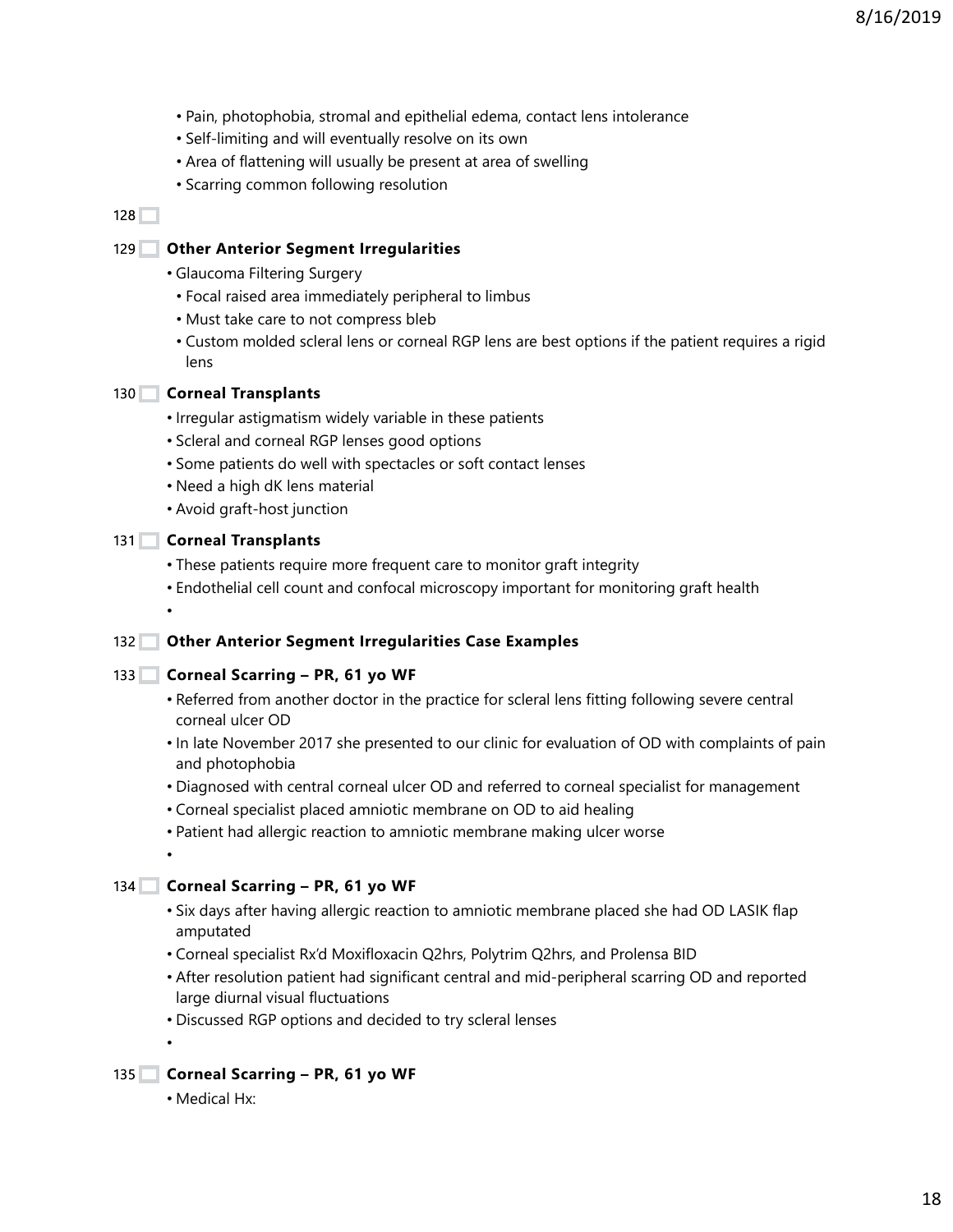- Lupus, diagnosed 30 years ago
- Anxiety Disorder
- Sleep Disorder
- Ocular Hx:
	- Corneal scar s/t ulcer and LASIK flap amputation OD, 2017
- LASIK OU, mid 2000's
- Cataract Surgery OU, 2014
- Long standing dry eye s/t Lupus
- Medications:
	- Topamax
- Ambien
- Clonazepam
- Trazodone
- Buspirone
- Sertraline
- Restasis
- Lotemax

## 136 Corneal Scarring - PR, 61 yo WF

- Biomicroscopy
- L/L: WNL
- K: Dense central and paracentral scarring OD. LASIK scar OS.
- Conj: WNL
- Sclera: Normal
- Iris: Normal
- Lens: PCIOL OU, well centered in capsular bag

• •

137

138

## 139 Corneal Scarring - PR, 61 yo WF

- MRx before ulcer:
- OD: +0.75 -2.75 x 050 (20/30)
- OS: -1.25 -1.25 x 110 (20/30)
- MRx after ulcer healed (Dec 2017):
- OD: +0.75 -4.50 x 030 (20/100)
- OS: -0.25 -1.00 x 090 (20/25)
- MRx 9 months after ulcer (July 2019):
- OD: +1.50 -2.00 x 020 (20/40)
- OS: -0.75 -1.75 x 120 (20/40)

```
140 Corneal Scarring - PR, 61 yo WF
```
- Trial CL #1:
- OD: Custom Stable Elite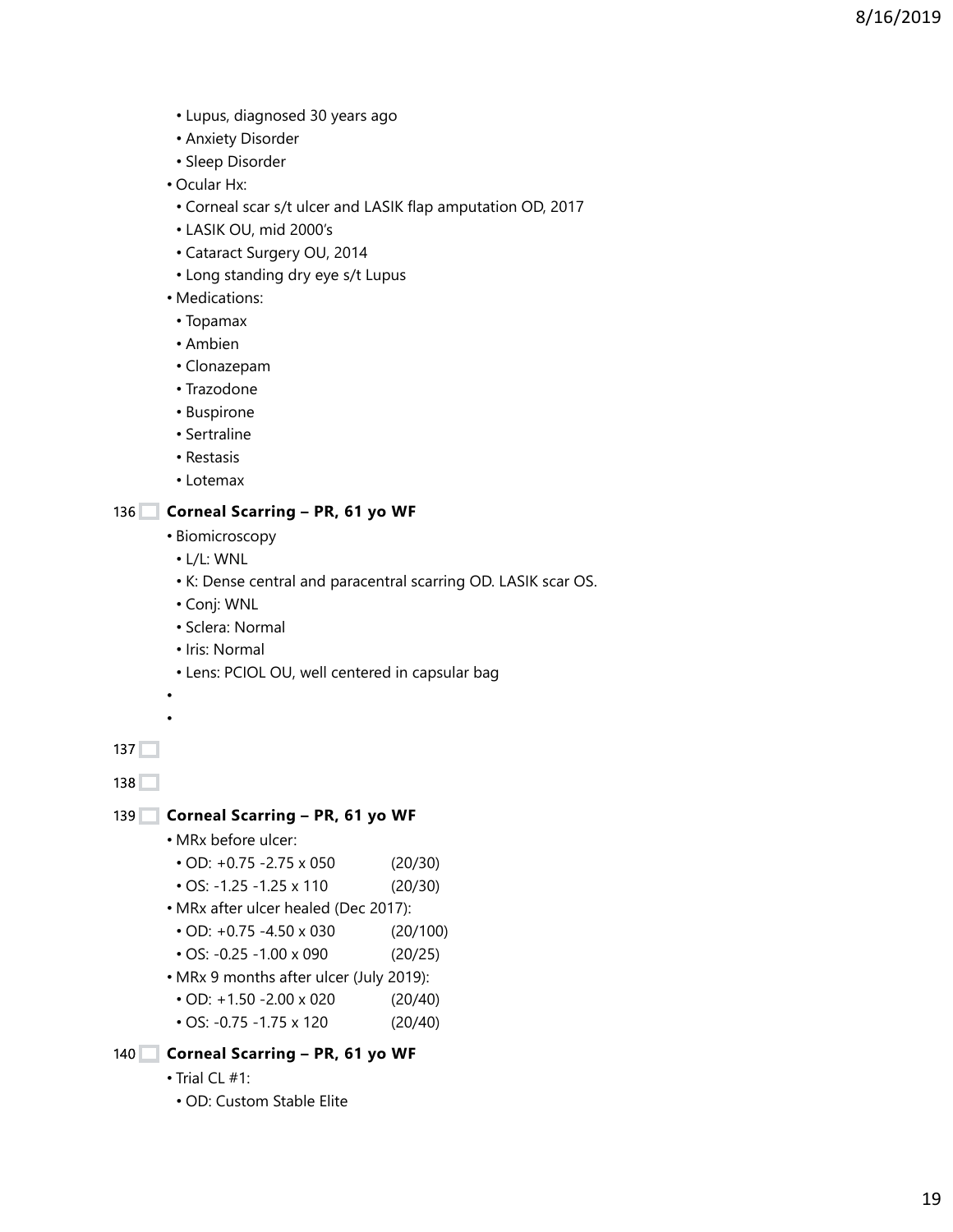- 8.23 mm/15.8 mm/+0.75 -1.00 x 155/Optimum Extra (20/25)
- OS: Custom Stable Elite
- 8.23 mm/15.8 mm/+0.50 -0.75 x 060/Optimum Extra (20/25)
- Adequate central clearance and edge alignment
- Patient trialed monovision in office and did not like it.

#### 141 Corneal Scarring - PR, 61 yo WF

• Follow Up #1:

•

- Reported successful lens wear, but OS was not comfortable after a few hours
- Stated she was only able to wear her lenses about 6 hours at a time due to dryness
- OS lens showed slight vertical movement upon blink and VA improved with +0.25 DS over that eye
- Discussed autologous serum options for management of dry eye
- Rx 20% autologous serum gtts to be used QID OU
- New OS lens was ordered to address vertical movement and with power change

#### 142 Corneal Scarring - PR, 61 yo WF

- Follow Up #2:
	- Stated eyes felt much better since adding autologous serum to her dry eye regimen
	- Unable to wear lenses for more than a few hours at a time
	- Lenses now showed significant edge lift that was not there before
	- Decided to wait on scleral lenses until she felt like her eyes had time to adjust to autologous serum therapy

#### 143 Corneal Scarring - PR, 61 yo WF

- Returned 2 months later for scleral lens refitting
- Both initial lenses showed significant edge lift and vertical movement
- Anterior segment greatly improved with autologous serum therapy
- Lenses no longer fitting well due to decreased inflammation
- •

#### 144 Corneal Scarring - PR, 61 yo WF

- Trial CL Rx #2:
- OD: Custom Stable Elite
	- 8.23 mm/15.8 mm/+1.50-1.00 x 150/Optimum Extra (20/25)
- OS: Custom Stable Elite
	- 8.23 mm/15.8 mm/+1.00 -0.75 x 050/Optimum Extra (20/25)
- Patient elected to use PAL lenses with plano distance and +2.50 DS add over scleral lenses
- Landing zone of this pair of lenses was much tighter than previous pair

#### 145 Corneal Scarring - PR, 61 yo WF

- Follow Up #1:
- Patient reported intermittent diplopia during course of lens wear
- Both lenses showed unstable rotation compared to initial fitting
- $\cdot$  OD: 50 degrees left  $\rightarrow$  70 degrees left
- $\cdot$  OS: 45 degrees right  $\rightarrow$  30 degrees right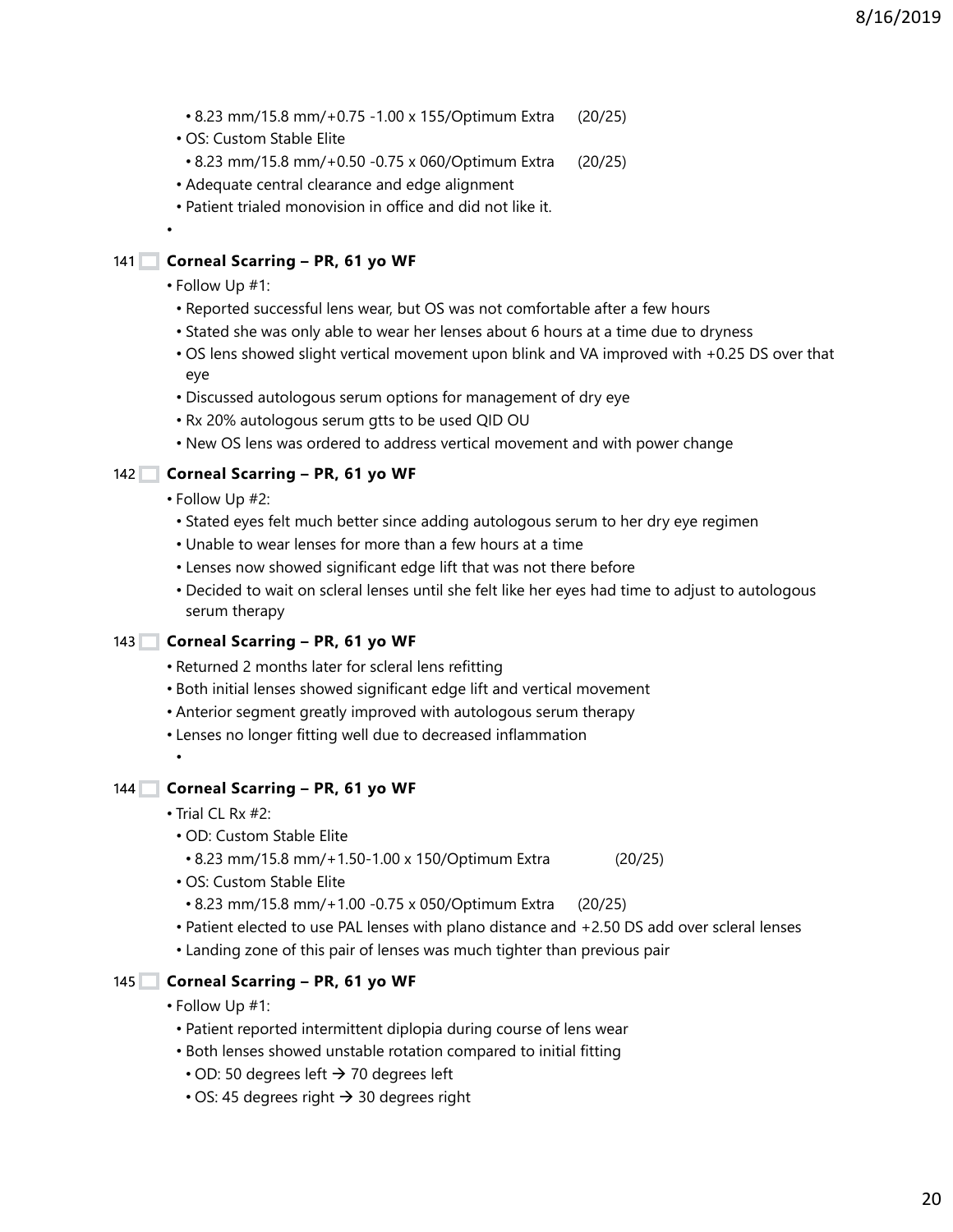- At this point she decided to abandon scleral lens wear
- Currently getting by with spectacles only

#### **Herpes Simplex Scarring– RG, 66 yo WM** 147

- Referred for scleral lens fitting by another doctor in the practice
- Patient is long time hybrid lens wearer OS
- Referring doctor was concerned about OS lens bearing down on scarred area of cornea
- Patient reports no significant history of corneal pathology in either eye despite dense inferior scarring

• •

#### **Herpes Simplex Scarring– RG, 66 yo WM** 148

- Biomicroscopy
- L/L: WNL
- K: Dense area of scarring and vascularization extending from inferior limbus to mid peripheral cornea OS. OD unremarkable.
- Conj: WNL
- Sclera: Normal
- Iris: Normal
- Lens: Normal
- •

#### $149$

**Herpes Simplex Scarring– RG, 66 yo WM** 150

- MRx:
- OD: -3.50 -0.50 x 026 (20/20)
- OS: -2.25 -3.25 x 170 (20/20)
- Presenting CL Rx:
- OD: Biofinity Multifocal 8.6 mm/14 mm/-4.00 DS/+2.00D Add (20/20)
- OS: Synergeyes Duette 7.3 mm/14.5 mm/ -4.00 DS (20/20)
- Areas of bearing seen between RGP lens and area of dense scarring on inferior mid-peripheral cornea with associated staining

#### **Herpes Simplex Scarring– RG, 66 yo WM** 151

- Trial  $\bigcap$  Rx #1:
- OD: Custom Stable Elite
	- 7.85 mm/15.8 mm/-1.00 DS/Optimum Extra (20/30)
- OS: Custom Stable Elite
- 7.85 mm/15.8 mm/plano DS/Optimum Extra (20/25)
- Both lenses showed 200 um central clearance and slight vertical movement on blink
- VA decreased due to lens movement
- Peripheral curves of both lenses were tightened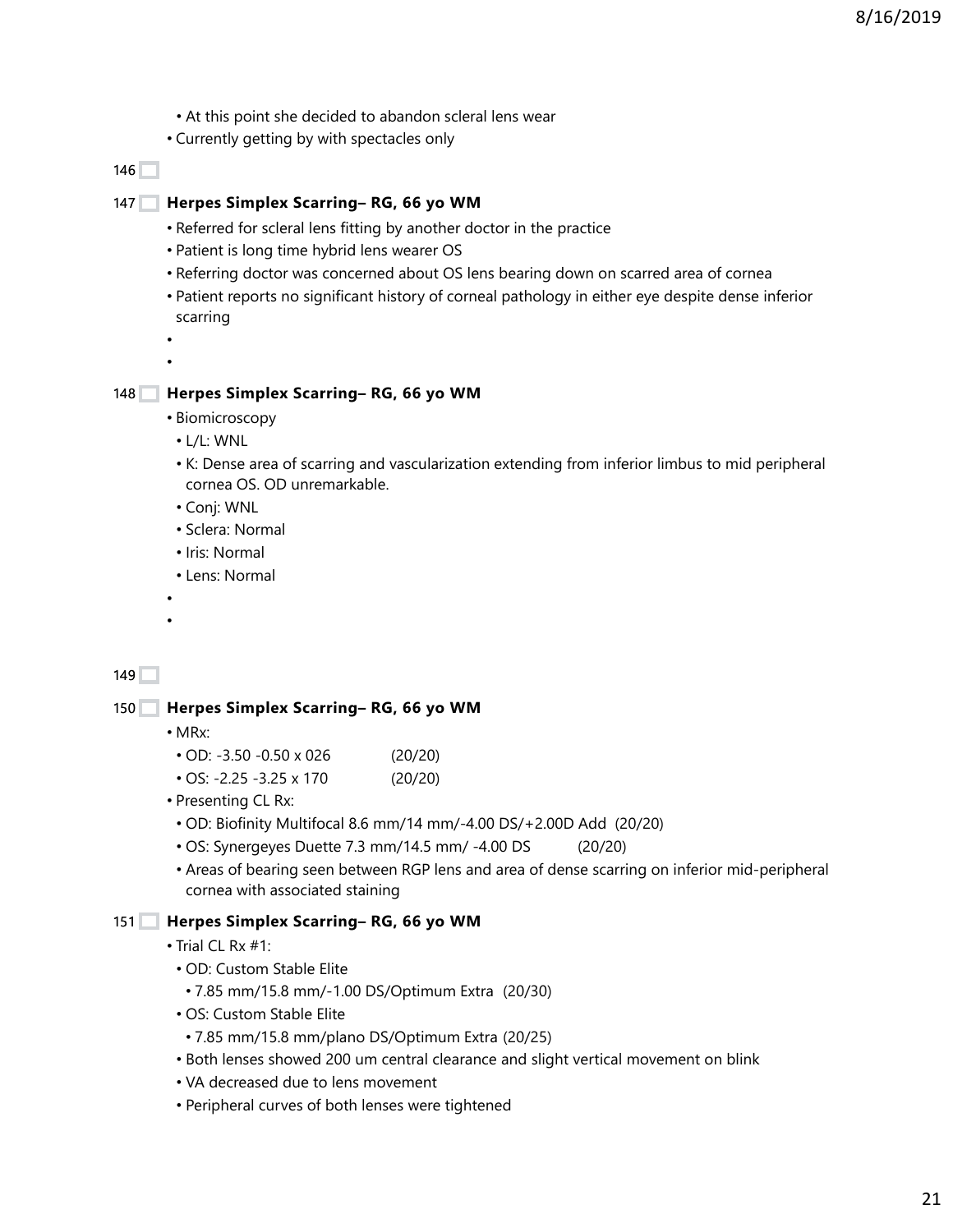#### **Herpes Simplex Scarring– RG, 66 yo WM**  $152$

- Follow Up #1:
- OD lens showed good central and peripheral alignment
- OS had excessive central clearance and vertical movement upon blink after settling despite minimal fitting changes being made after diagnostic fitting
- OS lens was remade with additional peripheral changes to improve lens alignment, no power changes needed
- OD lens dispensed to patient and he was instructed to continue wearing hybrid while we waited for new OD lens to come in

# **Herpes Simplex Scarring– RG, 66 yo WM** 153

- Follow Up #2:
	- Lost track of the patient for about 6 weeks
- New OS lens showed slight vertical movement that stabilized after settling
- Stated he was not completely filling lens bowl with saline prior to insertion
- Paitent re-trained in office and reported better comfort
- Follow Up #3:
- No longer having issues inserting lenses, and comfort greatly improved
- Able to wear lenses all day without comfort or vision issues

```
154
```
•

```
Trauma – DG, 25 yo WM
155
```
- Presented to UMSL Eye Center for annual exam and scleral lens fitting
- Reports comfort issues with his current OS scleral lens
- Patient suffered OS penetrating injury with broken drill bit in 2011
	- Partial Iridectomy
- Retinal Detachment
- Lensectomy with IOL implantation
- Penetrating Keratoplasty
- Taking Combigan BID OS for glaucoma s/t his injury and multiple surgeries
- Also wears custom painted soft lens for cosmesis and photophobia

```
Trauma – DG, 25 yo WM
159
     • MRx:
      • OD: plano DS (20/20)
      • OS: -5.25 -6.00 x 002 (20/30)
     • Presenting CL Rx:
      • OD: None (20/20)
      • OS: Essilor Jupiter
       • 8.65 mm/18.6 mm/-1.63 DS/Boston XO (20/50)
156
157<sup>+</sup>158
```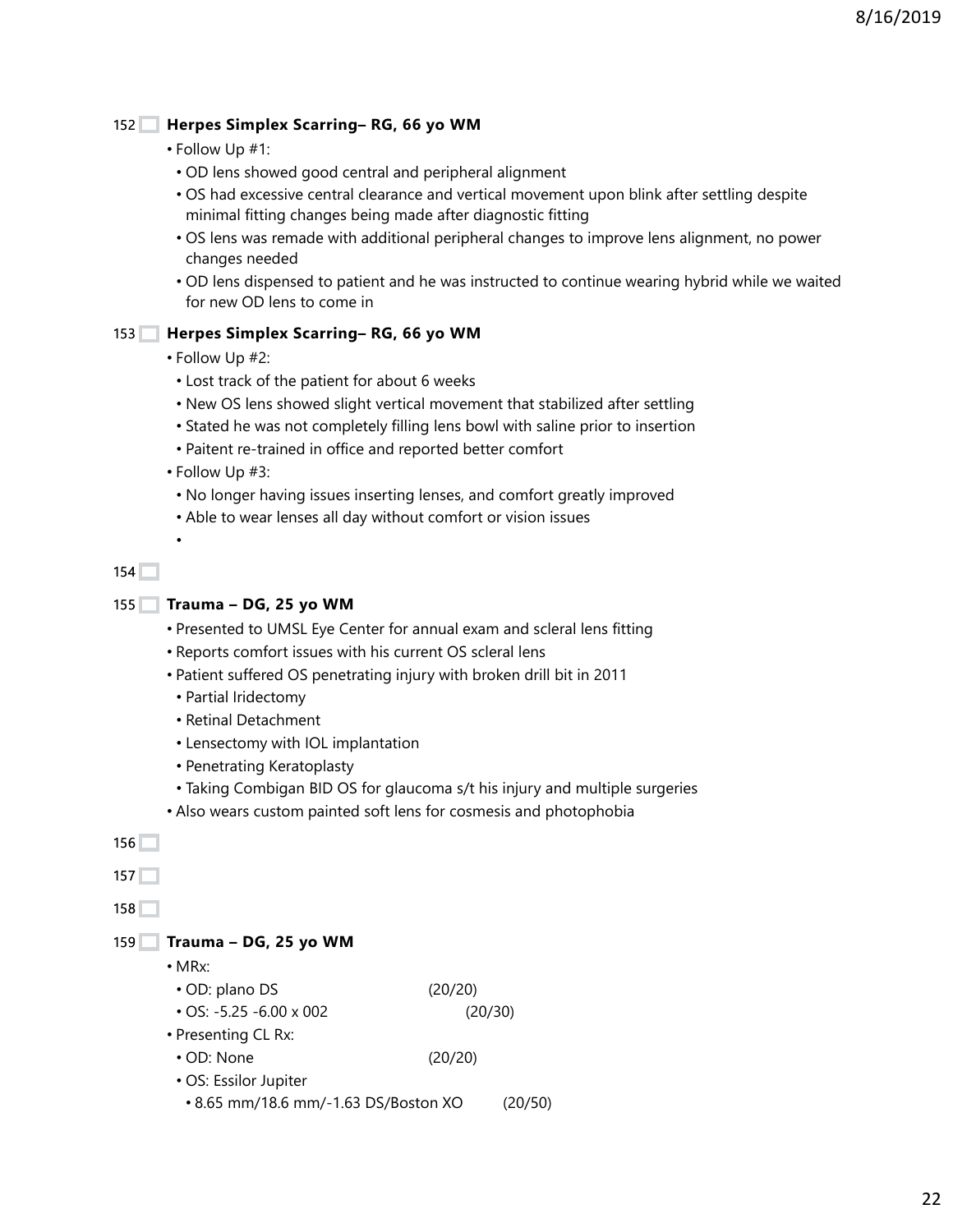- •~500 um central clearance
- •Mild bearing at superior graft-host junction
- •Temporal edge lift
- Recommended Eyeprint to achieve better lens fit and comfort

## **Trauma – DG, 25 yo WM** 160

•

- SCOR over Habitual Lens
	- OS:  $+0.25 -1.00 \times 180$  (20/30<sup>+2</sup>)
- Trial CL Rx #1:
- OS: Eyeprint Pro
	- 7.991 mm/17.5 mm/-5.62 -1.00 x 180 (20/25-1)
	- •~260 um central clearance
	- •~80 um superior clearance at graft-host junction
	- •Adequate graft-host junction clearance in all other quadrants
	- •Good peripheral alignment in all quadrants
- Dispensed lens to patient, instructed to RTC 3 weeks

 $161$ 

162

```
163
```

```
164
```
## **Trauma – DG, 25 yo WM** 165

- Follow Up #1:
	- Reported improved vision and comfort with new OS lens
- Able to wear lens up to 15 hours per day without issue
- 20/20-1 VA

•

- ~50 um clearance over superior graft-host junction after 4 hours of settling
- Instructed to RTC 3 months for further follow up

166

#### 167 Corneal Transplant - NM, 37 yo BF

- Referred by doctor in the practice for scleral lens fitting
- Diagnosed with bilateral keratoconus in her teens
- Has had bilateral penetrating keratoplasties due to corneal scarring
- Currently being monitored by corneal specialist in the area, states he would like to redo OS sometime soon
- Wants a contact lens option that provides better comfort and vision than her current soft lenses
- Regularly travels to Kenya for her job and needs something that can be worn comfortably all day

#### 168 Corneal Transplant - NM, 37 yo BF

- Biomicroscopy
	- L/L: WNL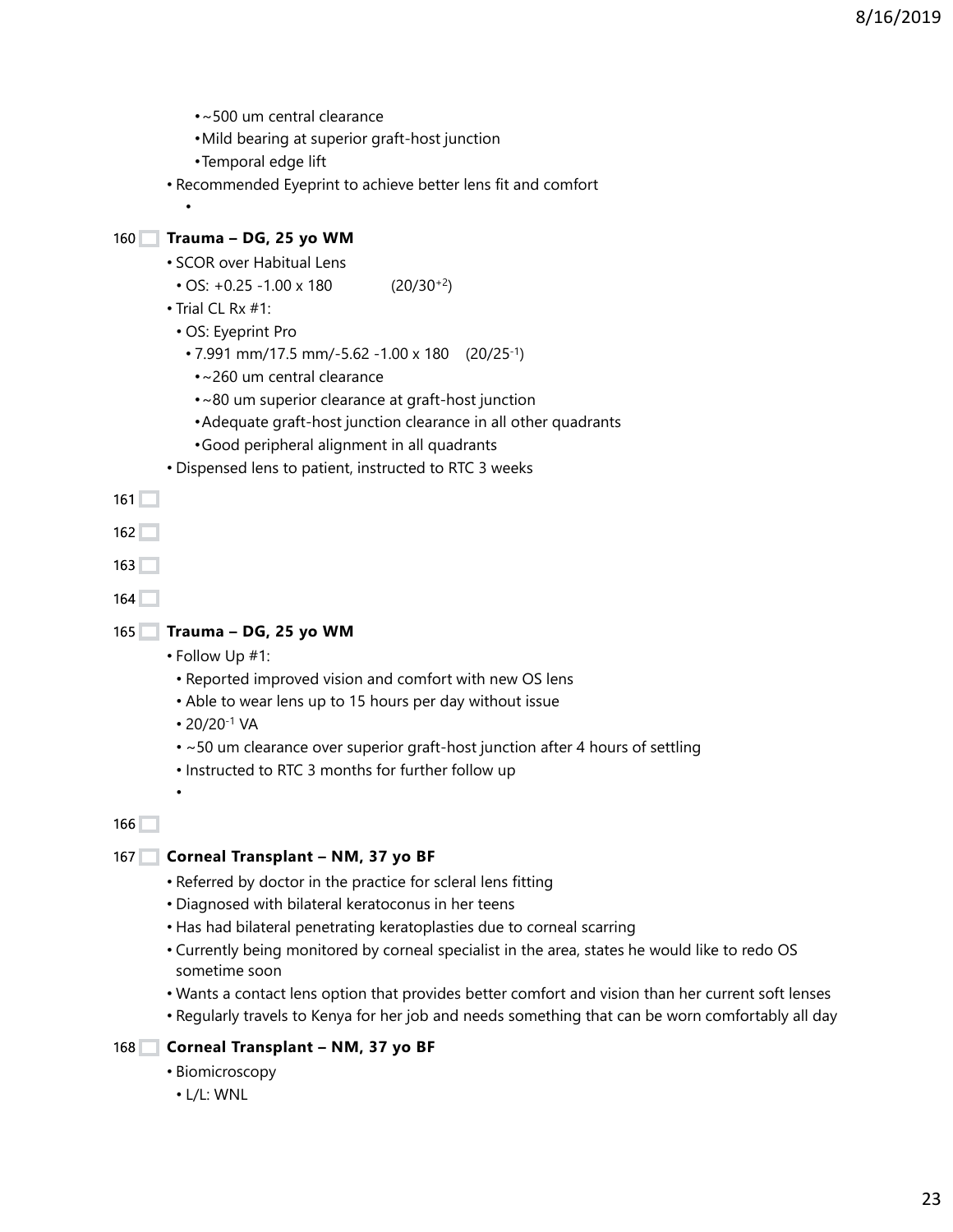8/16/2019

- K: Clear graft OD. Corneal graft with clear center and moderate opacity at graft-host junction OS.
- Conj: WNL
- Sclera: Normal
- Iris: Normal
- Lens: Normal

#### 169

#### 170 Corneal Transplant - NM, 37 yo BF

• MRx:

•

- OD: -5.50 -0.75 x 090 (20/20)
- OS: -5.00 -2.50 x 090 (20/50)
- Presenting CL Rx:
	- OD: Acuvue Oasys for Astigmatism
	- 8.6mm/14.5 mm/-5.00 -0.75 x 090(20/30)
- OS: Acuvue Oasys for Astigmatism
	- 8.6 mm/14.5 mm/-5.00 -2.25 x 090 (20/40)
- Reports significant visual fluctuations throughout the day

#### 171 Corneal Transplant - NM, 37 yo BF

- Trial CL #1:
	- OD: Custom Stable Elite
	- 7.85 mm/15.8 mm/-5.00 DS/Optimum Extra (20/20)
	- OS: Custom Stable Elite
	- 7.50 mm/15.8 mm/-7.25 DS/Optimum Extra (20/20)
	- ~350 um central clearance OU after about 20 minutes
	- Adequate clearance of graft-host junction 360 OU

#### 172 Corneal Transplant - NM, 37 yo BF

• Follow Up #1:

•

- Lenses showed excessive clearance after settling
	- OD: ~500 um
	- OS: ~400 um
- Patient reported good comfort and vision with new lenses
- Lenses remade with flatter secondary curves to maintain clearance of graft-host junction and reduce central clearance over graft
- Follow Up #2:
	- Central clearance greatly improved compared to initial lenses
- Able to wear lenses for full day without comfort or vision issues

## $173$

- **Corneal Transplant JB, 45 yo WM** 174
	- Presented for annual comprehensive exam and contact lens fitting
	- Diagnosed with keratoconus in his late teens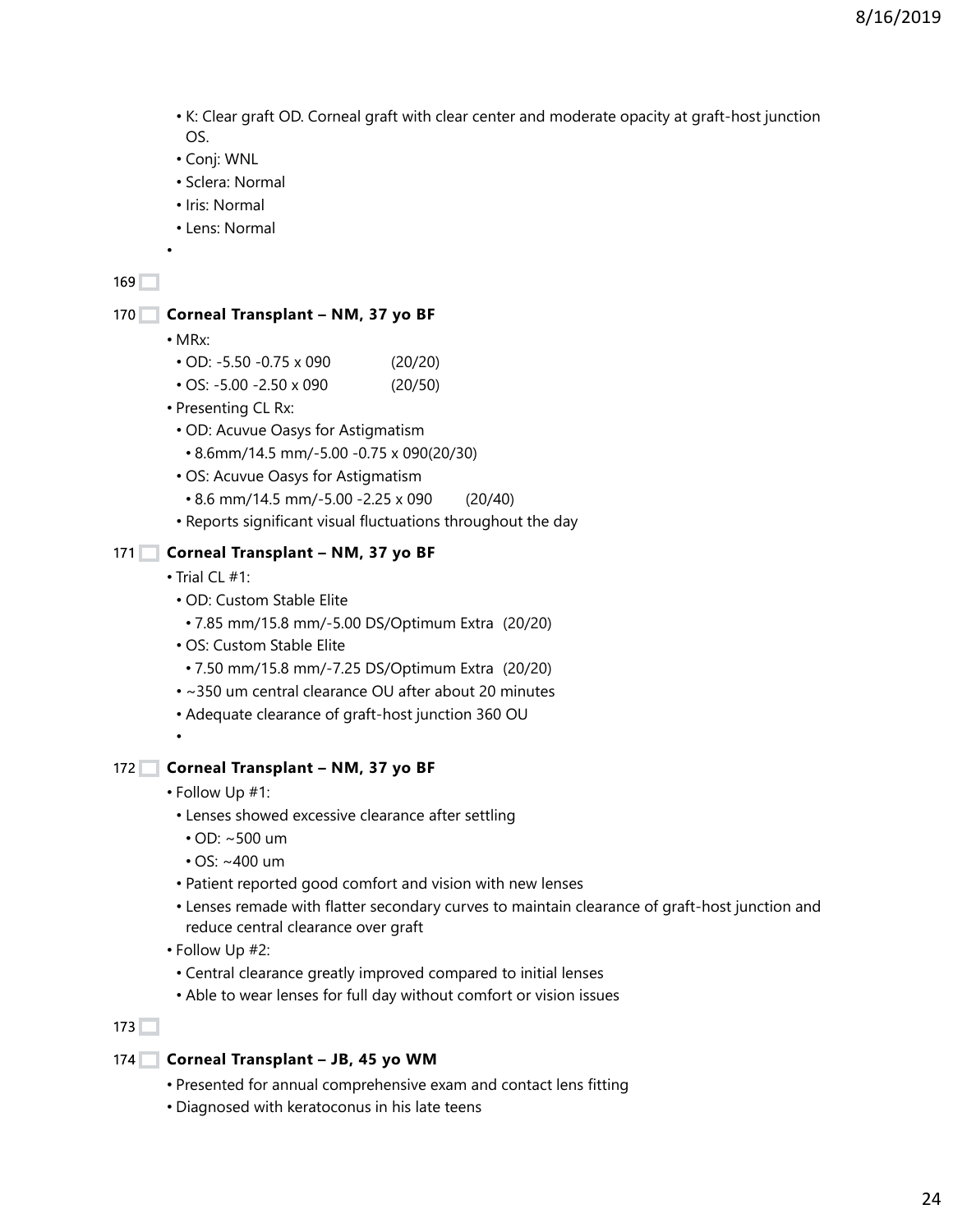- Corneal transplant OD in 2001 s/t scarring
- Currently fit in corneal RGP lenses OU, says "they're fine"
- Also reports OD lens frequently dislodges and vision fluctuates constantly
- Skeptical about other forms of correction

#### **Corneal Transplant – JB, 45 yo WM** 175

- Biomicroscopy
- L/L: WNL
- K: Clear graft OD. Inferior steepening with corneal endothelial folds OS
- Conj: WNL
- Sclera: Normal
- Iris: Normal
- Lens: Normal

 $176$ 

#### 177 Corneal Transplant - JB, 45 yo WM

• MRx:

•

- OD: -17.00 -7.50 x 060 (20/50)
- OS: -12.25 -6.00 x 090 (20/30)
- Presenting CL Rx:
	- OD: Dyna Intralimbal
	- 6.75 mm/10.8 mm/-13.87 DS (20/40)
	- OS: Dyna Intralimbal
	- 8.08 mm/9.4 mm/-10.50 DS (20/30)
	- OD lens has several areas of central bearing, bubbles under lens, superior and temporal edge lift, and consistent temporal decentration

## 178 Corneal Transplant - JB, 45 yo WM

- Trial CL Rx #1:
- OD: Custom Stable Elite
	- 7.18 mm/15.8 mm/-17.00 DS/Optimum Extra(20/25)
- OS: Custom Stable Elite
	- 7.85 mm/15.8 mm/-11.50 DS/Optimum Extra(20/20)
- Both lenses had ~300 um central clearance after settling
- OD secondary curve steepened to avoid graft-host junction

## 179 Corneal Transplant - JB, 45 yo WM

- Follow Up #1:
	- Patient reported slight distance blur with current lenses
	- Over refraction improved vision
	- OD: -2.00 DS (20/20)
	- OS: -1.oo DS (20/20)
- Trial CL Rx #2:
	- OD: Custom Stable Elite
	- 7.18 mm/15.8 mm/-19.00 DS/Optimum Extra(20/20)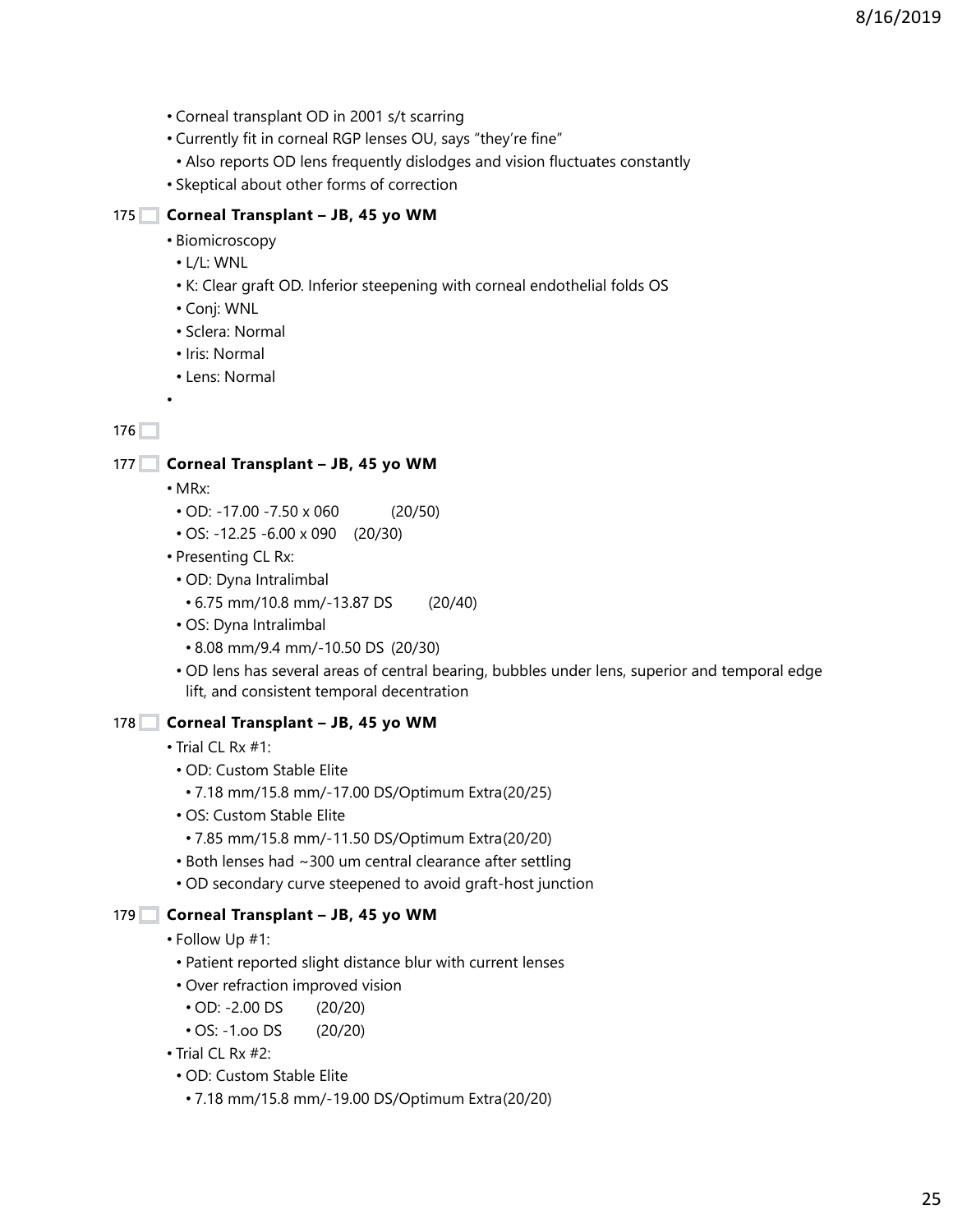• OS: Custom Stable Elite

• 7.85 mm/15.8 mm/-12.50 DS/Optimum Extra(20/20)

**Corneal Transplant – JB, 45 yo WM**  $180$ 

- Follow Up #2:
	- Reports improved vision, especially in OD
	- No longer experiences lenses dislodging from eyes
	- Dispensed lenses to patient and instructed to resume daily lens wear

#### **Questions?**  $181$

•

#### **Anterior Segment Dystrophies** 182

- Epithelial Dystrophies
- Anterior Basement Membrane Dystrophy
- Recurrent Corneal Erosion
- Stromal Dystrophies
- Lattice Dystrophy
- Granular Dystrophy
- Macular Dystrophy

#### **Dystrophy vs. Degeneration**  $183$

• Dystrophy

•

- Usually inherited, autosomal dominant
- Relatively early onset
- Usually affect single layer of the cornea
- Have distinctive patterns and severity based on the stage of the condition

• •

•

- Degeneration
	- Usually the result of some disease process
	- RA, Syphilis, Crohn's, etc.
	- Usually later onset
	- Often Unilateral, asymmetric and peripheral
	- Result in thinning, deposition, or vascularization of corneal tissue

184

#### **Epithelial Dystrophies** 185

- **Anterior Basement Membrane Dystrophy** 186
	- Most common anterior corneal dystrophy
	- Caused by over-production of basement membrane
	- Pain on awakening
	- Blurred vision
	- Monocular diplopia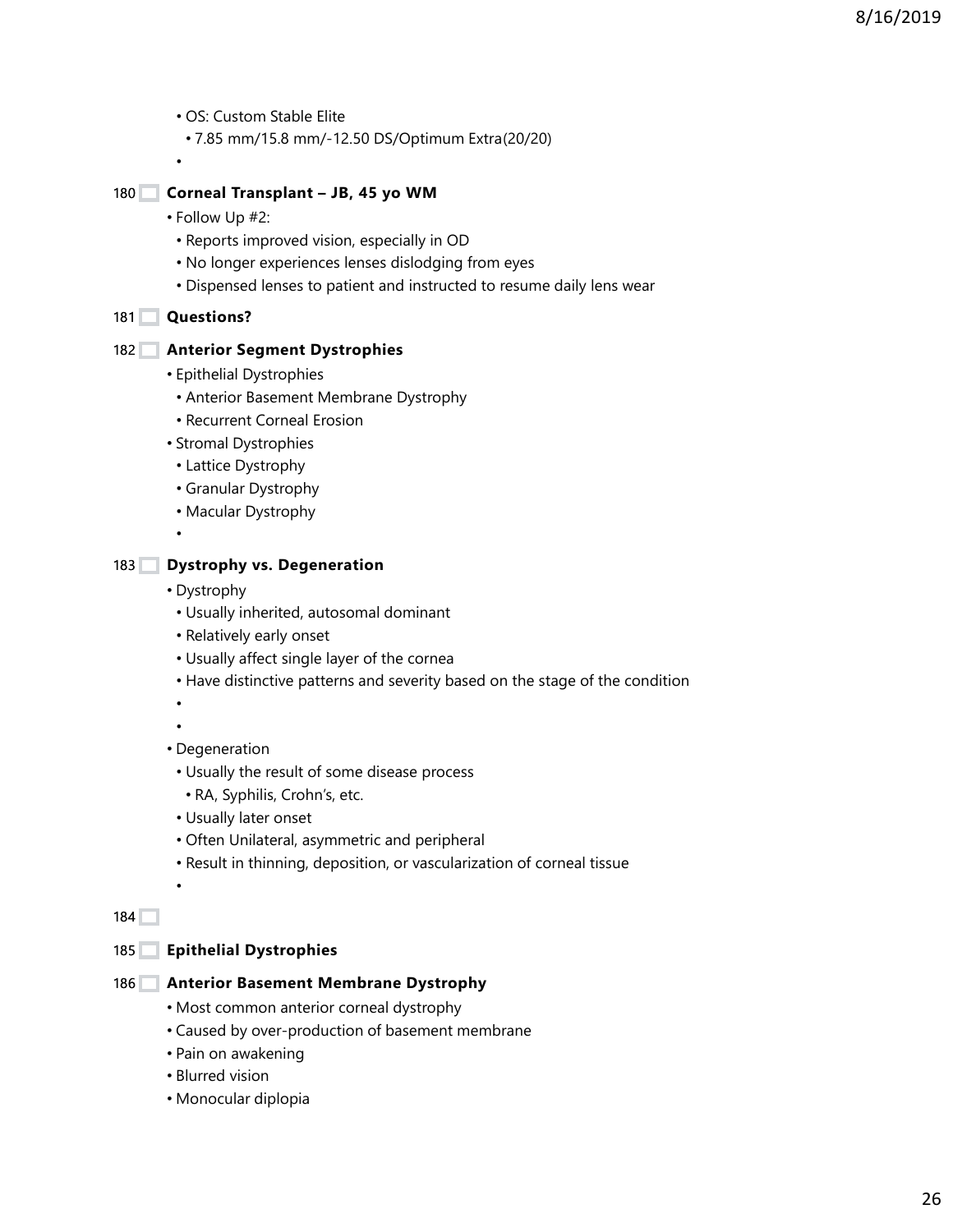- •
- •

# **Anterior Basement Membrane Dystrophy** 187

- Changes apparent in anterior cornea
- Best observed in retro illumination with dilated pupil
- Map-Dot-Fingerprint Dystrophy
	- Intraepithelial microcysts (dots)
	- Map-like greyish patches
	- Fingerprint parallel lines
- Cogan's Microcystic Dystrophy
- Only epithelial microcysts present

#### 188

•

189

## **Anterior Basement Membrane Dystrophy** 190

- Usually respond well to conventional therapy
	- Topical lubrication
	- Bandage contact lens
	- Epithelial debridement
	- Topical hyperosmotics
- Some cases may require PTK or anterior stromal puncture

## 191 Recurrent Corneal Erosion

- Caused by poor adhesion between epithelium and underlying basement membrane
- Usually result from trauma
- Can recur multiple times during healing process
- Fingernail trauma is most common mechanism of trauma

## 192 **Recurrent Corneal Erosion**

- Desmosome formation can take weeks following injury
- Weak desmosome attachment makes RCE more likely during normal course of healing
- RCEs most common upon awakening
- Frequent lubrication extremely important to minimize chance of recurrence

## 193 Stromal Dystrophies

#### **Lattice Dystrophy** 194

- Autosomal dominant
- Rod-like, glassy opacities in anterior stroma
- Presents first or second decade of life
- Most common is Type 1
- Amyloid deposits

## **Lattice Dystrophy** 195

• Diagnosis made based on clinical appearance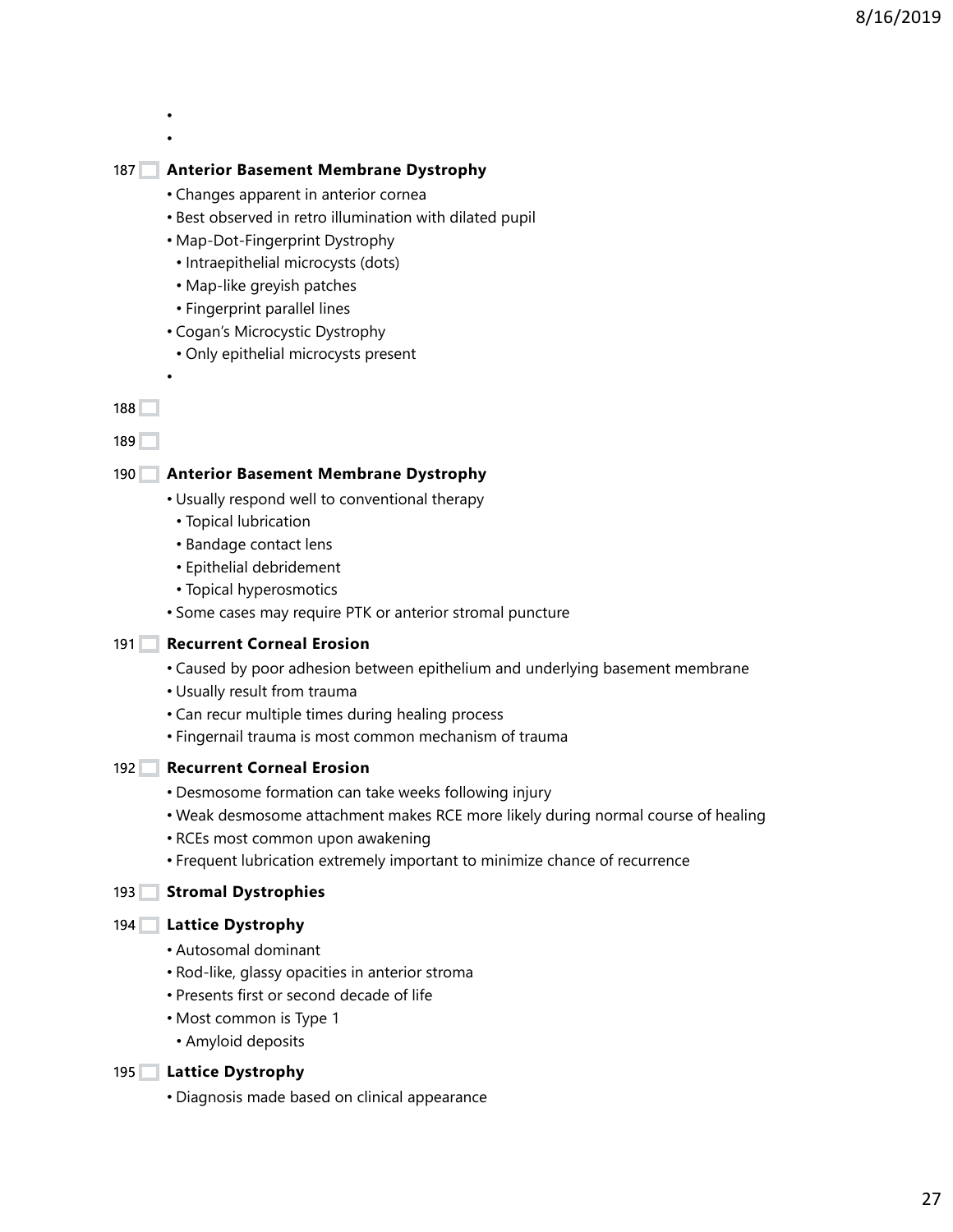- RCEs and anterior stromal haze may develop over time
- Treatment usually bandage contact lenses and lubrication for RCEs

#### **Lattice Dystrophy** 196

- Penetrating keratoplasty is treatment of choice when acuity is significantly reduced
- Recurrence is common, and may be treated with PTK
- PTK often used before penetrating keratoplasty is considered

#### **Granular Dystrophy** 197

- Autosomal dominant
- Discrete opacities in stroma with unaffected areas being clear
- Opacities composed of hyaline
- Opacities have flaky, crumb-like appearance

#### **Granular Dystrophy** 198

- Diagnosis made by clinical findings
- Some patients are asymptomatic, some develop RCEs
- Some require penetrating keratoplasty to achieve good vision
- Granules can recur superficially in graft

#### **Macular Dystrophy** 199

- Autosomal recessive
- Faint white anterior stromal opacities
- Usually seen in first decade of life
- Opacities tend to be progressive
- Results in limbus to limbus, ground glass haze between opacities

#### **Macular Dystrophy** 200

- Mucopolysaccharide deposits
- Caused by a metabolic abnormality in keratin sulfate
- Decreased visual acuity and photophobia common by second and third decade
- Usually requires penetrating keratoplasty by fourth decade
- Usually have good outcome and recurrence in graft is rare

#### **Macular Dystrophy** 201

- Two distinct forms of the disease, Type I and Type II.
- Clinically these are indistinguishable.

#### **Fitting Considerations for Corneal Dystrophies** 202

- Treatment usually involves management of patient symptoms during acute episodes of corneal compromise
- Bandage contact lenses crucial for RCEs secondary to these conditions
- Constant monitoring extremely important when bandage contact lens is on the eye • 24 hour rule for bandage contact lenses
- Treatment may also involve use of specialty lenses to manage corneal irregularity
- Corneal Transplants and scarring are most common

•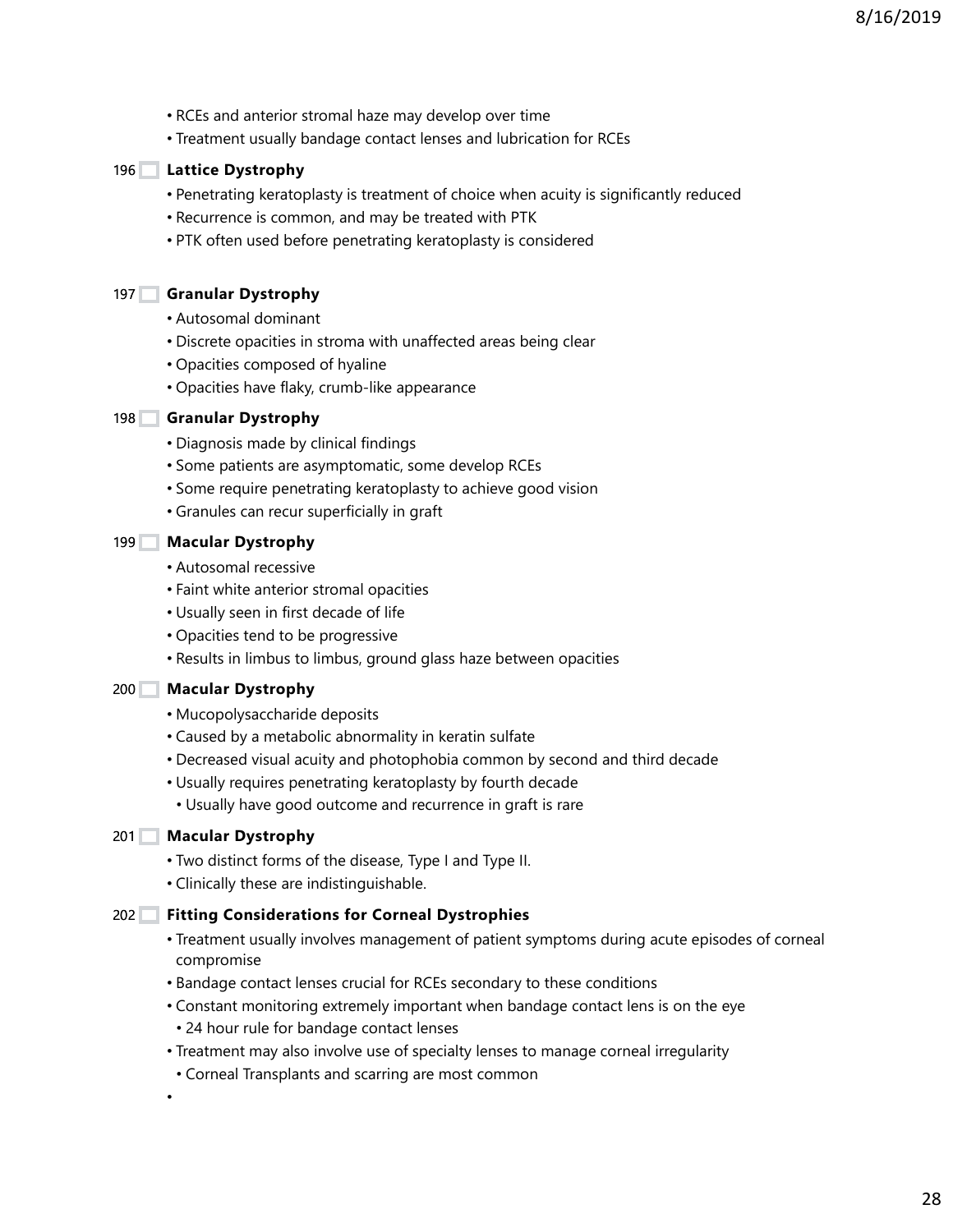#### **Bandage Contact Lenses**  $203$

- Provides mechanical barrier
- May delay need for more invasive treatment
- High dK material is a necessity
- Currently four lenses approved for use as bandage lens
- Acuvue Oasys
- B&L Pure Vision
- Air Optix Night & Day
- UCL 55% (United Contact Lens)

#### **Bandage Contact Lenses** 204

- Protection
- Mechanical barrier
- Improved patient comfort
- Dehydration
- Pervaporation can help "dry out" the healing defect
- Pervaporation is evaporation or loss of fluid through a semi-permeable membrane
- Vision
- Provides functional vision while eye is healing

#### **Bandage Contact Lenses** 205

- Fit of lens crucial to success
- Lenses should not have excessive movement
- Should center well and provide limbus to limbus coverage
- Lens power can be selected to provide good vision while lens is worn
- Lens thickness and oxygen transmission must be considered
- Must reassess frequently to monitor healing process
- RGP lenses generally not a good option

## **Questions?** 206

#### **References** 207

- Sugar J, Wadia HP, Keratoconus and other Ectasias, In: Yanoff M, Duker JS, and Augsburger JJ, *Ophthalmology*. Edinburgh: Mosby Elsevier, 2009. 299-302.
- Chou B. Keratoconus, In: Onofrey BE, Skorin L, and Holdeman NR, *Ocular Therapeutics Handbook: A Clinical Manual*. Philadelphia: Wolters Kluwer /Lippincott Williams & Wilkins, 2011. 653-656.
- Gerstenblith AT, Rabinowitz MP, Keratoconus, In: Gerstenblith AT, Rabinowitz MP, *The Wills Eye Manual: Office and Emergency Room Diagnosis and Treatment of Eye Disease Philadelphia:* Wolters Kluwer/Lippincott Williams & Wilkins, 2012. 98-100.
- Farjadnia M, Naderan M. Corneal cross-linking treatment of keratoconus. *Oman Journal of Ophthalmology* 8.2 (2015): 86–91.
- Bennett, ES, Barr JT, Szczotka-Flynn L, Keratoconus, In: Bennett ES, Henry VA, *Clinical Manual of Contact Lenses*. Philadelphia: Wolters Kluwer/Lippincott Williams & Wilkins, 2014. 468-507.
- Rathi, VM, Mandathara PS, Dumpati S. Contact Lens in Keratoconus. *Indian Journal of Ophthalmology* 2013; 61(8): 410–415.
- Van der Worp E. A Guide to Scleral Lens Fitting, Version 2.0. Forest Grove, OR; Pacific University; 2015. http://commons.pacificu.edu/cgi/viewcontent.cgi?article=1009&context=mono